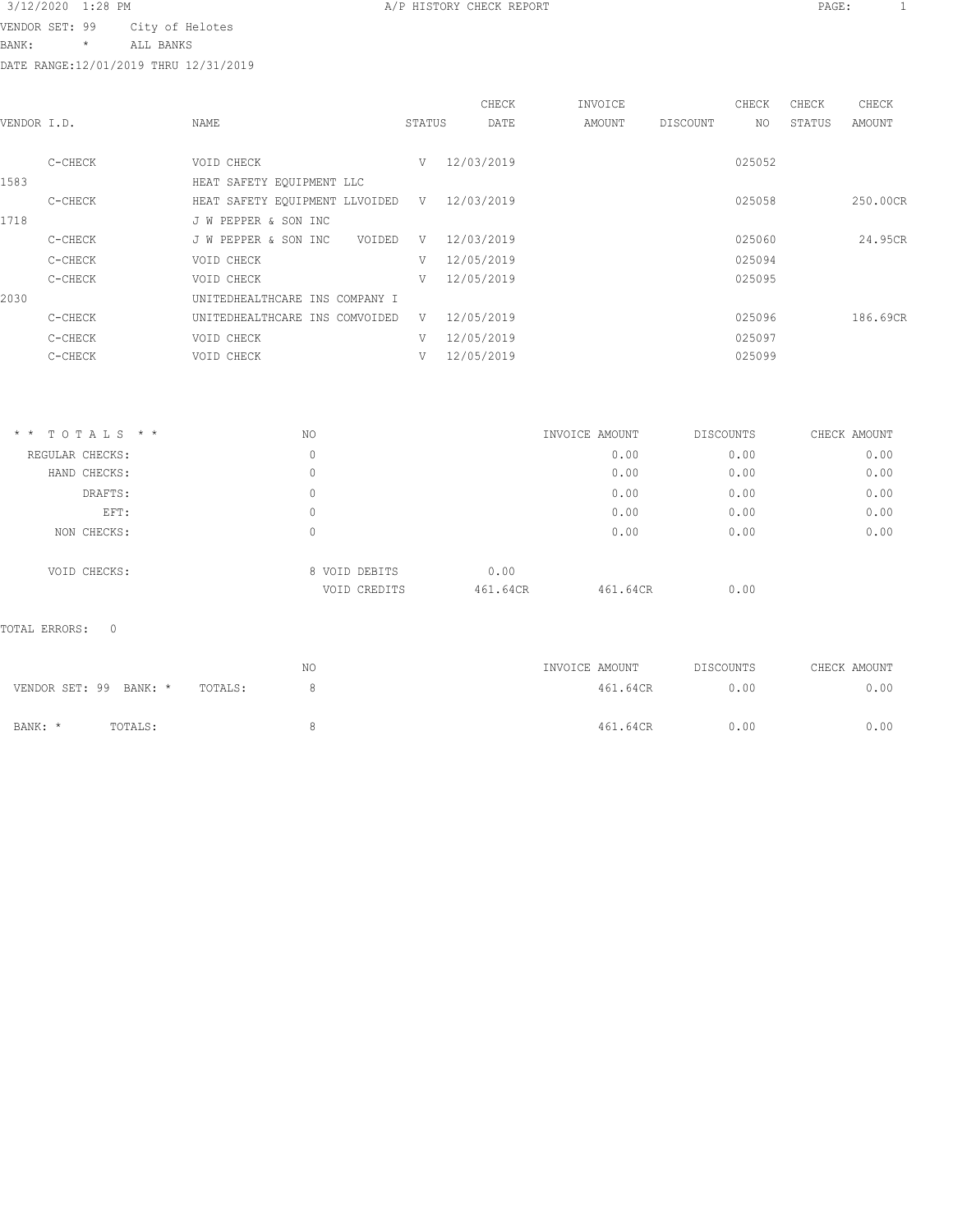```
3/12/2020 1:28 PM A/P HISTORY CHECK REPORT \overline{PAGE}: 2<br>VENDOR SET · 99 \overline{OSE}: 2
VENDOR SET: 99 City of Helotes
```
BANK: APFB FROST/ACCT PAYABLE - OLD DATE RANGE:12/01/2019 THRU 12/31/2019

|             |                    |                                             |                 | CHECK        | INVOICE  |          | CHECK  | CHECK  | CHECK    |
|-------------|--------------------|---------------------------------------------|-----------------|--------------|----------|----------|--------|--------|----------|
| VENDOR I.D. |                    | NAME                                        | STATUS          | DATE         | AMOUNT   | DISCOUNT | NO     | STATUS | AMOUNT   |
| 1721        |                    | A T & T                                     |                 |              |          |          |        |        |          |
|             | I-6958221508       | PHONE BILL CITY HALL                        |                 | R 12/03/2019 | 1,580.34 |          | 025044 |        | 1,580.34 |
| 0467        |                    | A T & T INC                                 |                 |              |          |          |        |        |          |
|             | I-69524842507 1119 | CITY HALL PHONE SERVICES                    | R               | 12/03/2019   | 1,023.93 |          | 025045 |        |          |
|             | I-69569703846 1119 | CITY HALL PHONES                            | $R_{\parallel}$ | 12/03/2019   | 69.44    |          | 025045 |        |          |
|             | I-69590933842 1119 | CITY HALL PHONE SERVICES                    | R               | 12/03/2019   | 93.68    |          | 025045 |        | 1,187.05 |
|             |                    |                                             |                 |              |          |          |        |        |          |
| 1974        |                    | ALAMO FIRE APPARATUS LLC                    |                 |              |          |          |        |        |          |
|             | I-112120191        | REPAIRS TO E3                               | R               | 12/03/2019   | 707.79   |          | 025046 |        |          |
|             | I-112120192        | REPAIRS TO T1 TENDER FD                     | R               | 12/03/2019   | 847.97   |          | 025046 |        | 1,555.76 |
| 0020        |                    | ARMSTRONG VAUGHAN & ASSOC INC               |                 |              |          |          |        |        |          |
|             | $I - 46852$        | AUDIT FY19 50% COMPLETION BILL              | R               | 12/03/2019   | 7,300.00 |          | 025047 |        | 7,300.00 |
| 1653        |                    | AUTOZONE INC                                |                 |              |          |          |        |        |          |
|             | I-6280565138       | DIESEL EXHAUST FLUID ENG/MED 1 R 12/03/2019 |                 |              | 50.00    |          | 025048 |        | 50.00    |
|             |                    |                                             |                 |              |          |          |        |        |          |
| 0025        |                    | BEXAR COUNTY CLERK                          |                 |              |          |          |        |        |          |
|             | I-PLAT FEE 1219    | PLAT REC REE GOODSON SUBDIVISI R 12/03/2019 |                 |              | 82.00    |          | 025049 |        | 82.00    |
| 0119        |                    | BINGHAM & LEA PC INC                        |                 |              |          |          |        |        |          |
|             | I-NOVEMBER 2019    | COURT & JURY TRIAL JUDGE                    | R               | 12/03/2019   | 800.00   |          | 025050 |        | 800.00   |
| 0042        |                    | CITY PUBLIC SERVICE                         |                 |              |          |          |        |        |          |
|             | I-3000530099 1119  | ELECTRIC SERVICE                            | R               | 12/03/2019   | 1,105.04 |          | 025051 |        |          |
|             | I-3000819534 1119  | ELECTRIC TRAFFIC LIGHT LESLIE               | R               | 12/03/2019   | 56.72    |          | 025051 |        |          |
|             | I-3001085347 1219  | ELECTRICITY FOR OLD TOWN LIGHT              | R               | 12/03/2019   | 1,237.59 |          | 025051 |        |          |
|             | I-3002417564 1119  | ELECTRIC PARRIGIN RD PARK                   | R               | 12/03/2019   | 963.06   |          | 025051 |        |          |
|             | I-3002452349 1119  | FD ELECTRIC SERVICES                        | R               | 12/03/2019   | 940.29   |          | 025051 |        |          |
|             | I-3002471776 1119  | PD ELECTRIC SERVICES                        | R               | 12/03/2019   | 2,126.63 |          | 025051 |        |          |
|             | I-3002501943 1119  | ELECTRIC BOX OLD BANDERA RD                 | R               | 12/03/2019   | 14.81    |          | 025051 |        |          |
|             | I-3002510668 1119  | ELECTRIC OLD TOWN                           | R               | 12/03/2019   | 29.04    |          | 025051 |        |          |
|             | I-3002510675 1119  | ELECTRIC OUTLETS OLD BANDERA R              | R               | 12/03/2019   | 11.21    |          | 025051 |        |          |
|             | I-3002530708 1119  | ELECTRIC OUTLETS OLD BANDERA R              | R               | 12/03/2019   | 11.39    |          | 025051 |        |          |
|             | I-3002531134 1119  | ELECTRIC WELL @ OLD BANDERA RD              | R               | 12/03/2019   | 8.84     |          | 025051 |        |          |
|             | I-3002825167 1119  | EDC ELECTRIC SERVICES                       | R               | 12/03/2019   | 39.34    |          | 025051 |        |          |
|             | I-3002836202 1119  | SAFETY LIGHT @ CH                           | R               | 12/03/2019   | 50.09    |          | 025051 |        |          |
|             | I-3002838864 1119  | ELECTRIC DECOR LIGHTS OLD TOWN              | R               | 12/03/2019   | 74.20    |          | 025051 |        |          |
|             | I-3003167893 1119  | ELECTRIC CH PLAYGROUND                      | R               | 12/03/2019   | 8.93     |          | 025051 |        |          |
|             | I-3003381122 1119  | ELECTRIC TRAFFIC LIGHT BRAUN R              | R               | 12/03/2019   | 34.00    |          | 025051 |        |          |
|             | I-3003381144 1119  | TRAFFIC LIGHT @ SHAENFIELD/156              | R               | 12/03/2019   | 55.78    |          | 025051 |        |          |
|             | I-3003495095 1119  | ELECTRIC PW'S                               | R               | 12/03/2019   | 10.26    |          | 025051 |        |          |
|             | I-3004131330 1119  | ELECTRIC TRAFFIC SIGNAL WILDHO              | R               | 12/03/2019   | 54.93    |          | 025051 |        |          |
|             | I-3004369312 1119  | SEC LIGHTS BRICEWOOD ENTRANCE               | R               | 12/03/2019   | 123.69   |          | 025051 |        | 6,955.84 |
|             |                    |                                             |                 |              |          |          |        |        |          |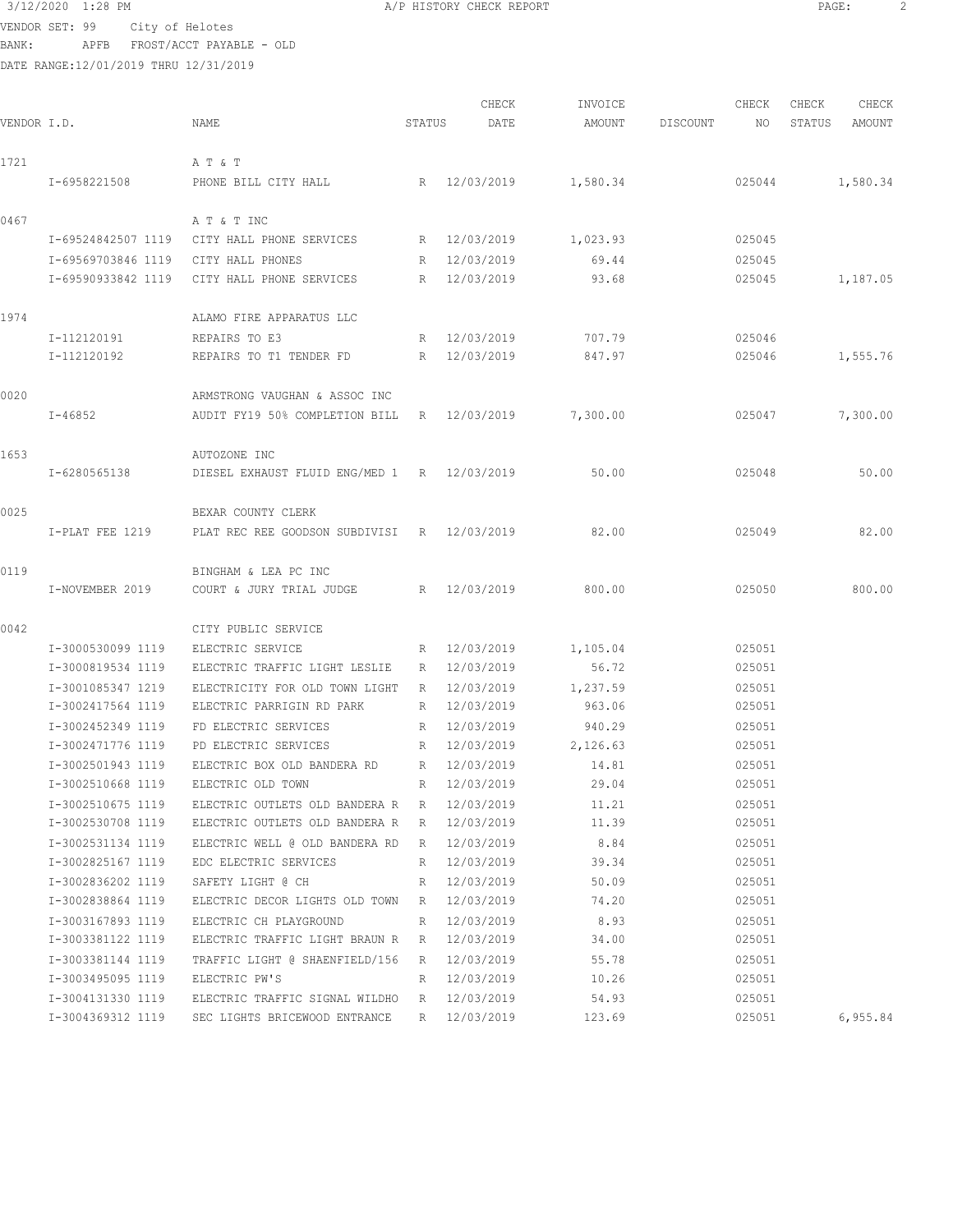$3/12/2020$  1:28 PM  $A/P$  HISTORY CHECK REPORT  $\overline{PAGE}$ : 3<br>VENDOR SET · 99  $\overline{OSE}$ : 3 VENDOR SET: 99 City of Helotes

BANK: APFB FROST/ACCT PAYABLE - OLD

|             |                 |                                            |        | CHECK        | INVOICE  |          | CHECK  | CHECK  | CHECK     |
|-------------|-----------------|--------------------------------------------|--------|--------------|----------|----------|--------|--------|-----------|
| VENDOR I.D. |                 | NAME                                       | STATUS | DATE         | AMOUNT   | DISCOUNT | NO     | STATUS | AMOUNT    |
| 1051        |                 | DAMARIS SERNA                              |        |              |          |          |        |        |           |
|             | I-NOVEMBER 2019 | CUSTODIAN FOR PD NOV 2019                  |        | R 12/03/2019 | 360.00   |          | 025053 |        | 360.00    |
| 0643        |                 | DAVIDSON & TROILO REAM & GARZA             |        |              |          |          |        |        |           |
|             | I-23479         | PROSECUTOR FEES FOR OCT 2019               | R      | 12/03/2019   | 4,768.70 |          | 025054 |        |           |
|             | I-23480         | ATTORNY FEES OCT 2019                      | R      | 12/03/2019   | 6,500.00 |          | 025054 |        | 11,268.70 |
| 1865        |                 | ESD AND ASSOCIATES                         |        |              |          |          |        |        |           |
|             | I-49130         | MNTHLY WEBSITE MNGMNT 112019               | R      | 12/03/2019   | 608.00   |          | 025055 |        |           |
|             | $I - 49144$     | CMS MIGRATION FOR MARKET PLACE             | R      | 12/03/2019   | 7,425.00 |          | 025055 |        |           |
|             | $I - 49149$     | DESING OF PRINT READY MRKT PL              | R      | 12/03/2019   | 350.00   |          | 025055 |        | 8,383.00  |
| 1741        |                 | GEAR CLEANING SOLUTIONS LLC                |        |              |          |          |        |        |           |
|             | $I - 30780$     | BUNKER GEAR CLEANING/INSPECTIO R           |        | 12/03/2019   | 829.02   |          | 025056 |        | 829.02    |
| 1040        |                 | GULF COAST PAPER CO INC                    |        |              |          |          |        |        |           |
|             | I-1768764       | FD PAPER & CLEANING SUPPLIES               | R      | 12/03/2019   | 388.13   |          | 025057 |        |           |
|             | I-1769250       | FD PAPER GOODS/TRASH BAGS                  | R      | 12/03/2019   | 107.15   |          | 025057 |        | 495.28    |
| 1583        |                 | HEAT SAFETY EQUIPMENT LLC                  |        |              |          |          |        |        |           |
|             | I-1912214       | SCBA AIR QUALITY CHECK                     | V      | 12/03/2019   | 250.00   |          | 025058 |        | 250.00    |
| 1583        |                 | HEAT SAFETY EQUIPMENT LLC                  |        |              |          |          |        |        |           |
|             | M-CHECK         | HEAT SAFETY EQUIPMENT LLVOIDED V           |        | 12/03/2019   |          |          | 025058 |        | 250.00CR  |
| 1236        |                 | HENRY SCHEIN INC                           |        |              |          |          |        |        |           |
|             | I-68763888      | MEDICAL SUPPLIES                           | R      | 12/03/2019   | 1,750.75 |          | 025059 |        |           |
|             | I-69593950      | MEDICAL SUPPLIES                           | R      | 12/03/2019   | 450.44   |          | 025059 |        |           |
|             | I-69614742      | MEDICAL SUPPLIES                           | R      | 12/03/2019   | 857.36   |          | 025059 |        |           |
|             | I-69854065      | MEDICAL SUPPLIES                           | R      | 12/03/2019   | 164.75   |          | 025059 |        |           |
|             | I-69967719      | MEDICAL SUPPLIES                           | R      | 12/03/2019   | 111.95   |          | 025059 |        |           |
|             | I-70215592      | MEDICAL SUPPLIES                           | R      | 12/03/2019   | 363.88   |          | 025059 |        |           |
|             | I-70635022      | MEDICAL SUPPLIES                           | R      | 12/03/2019   | 642.94   |          | 025059 |        |           |
|             | I-70678941      | MEDICAL SUPPLIES                           |        | R 12/03/2019 | 458.37   |          | 025059 |        | 4,800.44  |
| 1718        |                 | J W PEPPER & SON INC                       |        |              |          |          |        |        |           |
|             | I-206277821     | MUSIC FOR HELOTES BAND                     |        | V 12/03/2019 | 24.95    |          | 025060 |        | 24.95     |
| 1718        |                 | J W PEPPER & SON INC                       |        |              |          |          |        |        |           |
|             | M-CHECK         | J W PEPPER & SON INC VOIDED V 12/03/2019   |        |              |          |          | 025060 |        | 24.95CR   |
| 1870        |                 | LIGHTNING GLASS INC                        |        |              |          |          |        |        |           |
|             | I-30992         | REPLACE BROKEN WINDOW DOOR CH R 12/03/2019 |        |              | 628.00   |          | 025061 |        | 628.00    |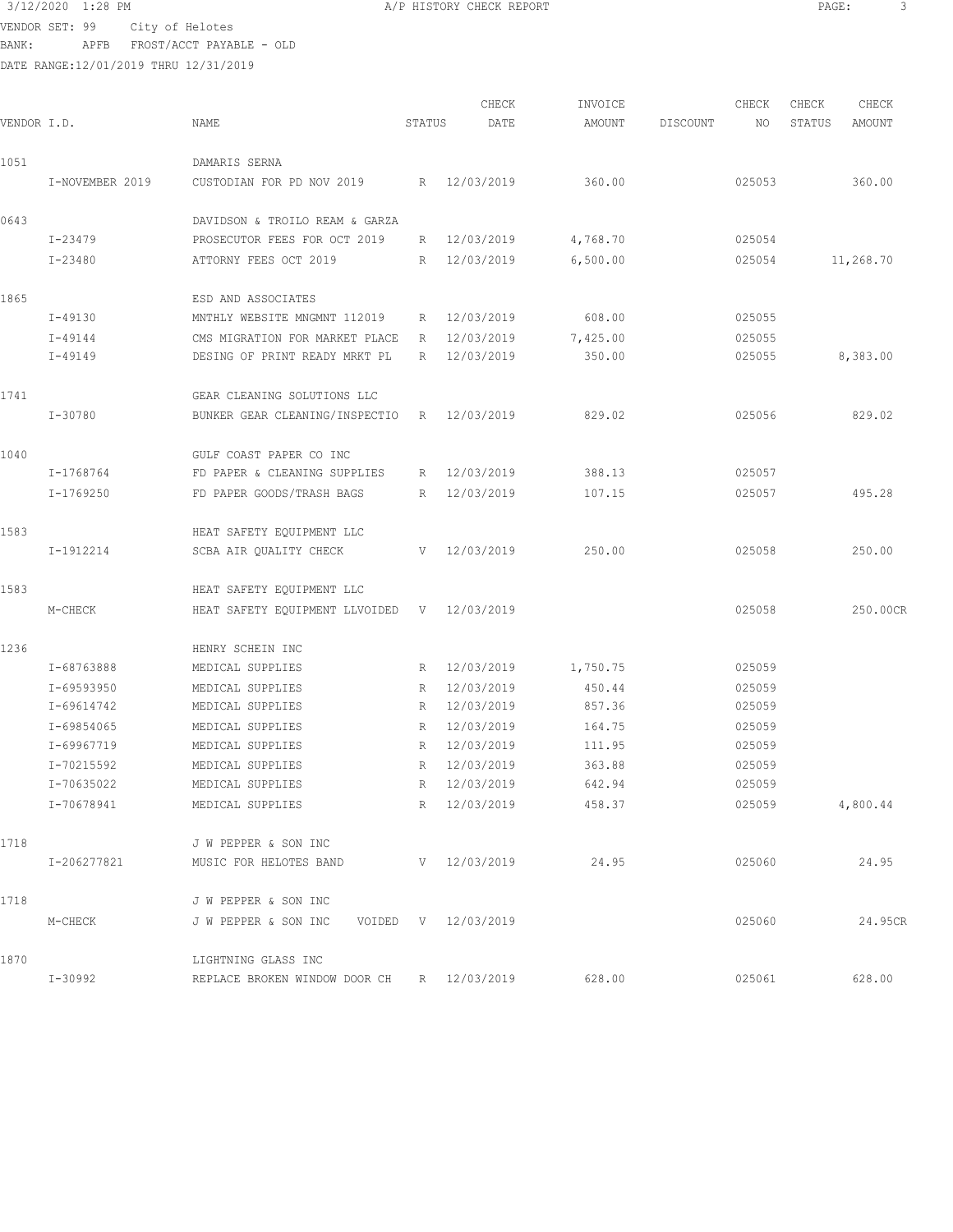# $3/12/2020$  1:28 PM  $A/P$  HISTORY CHECK REPORT PAGE:  $4$ VENDOR SET: 99 City of Helotes

BANK: APFB FROST/ACCT PAYABLE - OLD

| VENDOR I.D. |                   | NAME                                        | STATUS      | CHECK<br>DATE | INVOICE<br>AMOUNT | DISCOUNT | CHECK<br>NO | CHECK<br>STATUS | CHECK<br>AMOUNT |
|-------------|-------------------|---------------------------------------------|-------------|---------------|-------------------|----------|-------------|-----------------|-----------------|
| 0793        |                   | OFFICE DEPOT INC                            |             |               |                   |          |             |                 |                 |
|             | I-402131632001    | OFFICE SUPPLIES DISP/FD                     |             | R 12/03/2019  | 603.36            |          | 025062      |                 | 603.36          |
| 1261        |                   | ORKIN COMMERCIAL SERVICES                   |             |               |                   |          |             |                 |                 |
|             | I-190457377       | PEST CONTROL CITY HALL                      | R           | 12/03/2019    | 155.00            |          | 025063      |                 | 155.00          |
| 0519        |                   | PETTY CASH                                  |             |               |                   |          |             |                 |                 |
|             | I-PCASH REIM 1219 | PETTY CASH REIMB 1219                       |             | R 12/03/2019  | 271.93            |          | 025064      |                 | 271.93          |
| 0923        |                   | PITNEY BOWES BANK INC                       |             |               |                   |          |             |                 |                 |
|             | I-09965208 120819 | OVERAGE ON POSTAGE                          |             | R 12/03/2019  | 17.24             |          | 025065      |                 | 17.24           |
| 1811        |                   | RANDALL G LARKIN                            |             |               |                   |          |             |                 |                 |
|             | I-2019191         | BAND FOR DEC 7TH MARKET PL                  |             | R 12/03/2019  | 400.00            |          | 025066      |                 | 400.00          |
| 1651        |                   | READY REFRESH BY NESTLE                     |             |               |                   |          |             |                 |                 |
|             | I-19J0119942563   | WATER SERVICE FOR CITY HALL                 |             | R 12/03/2019  | 94.87             |          | 025067      |                 |                 |
|             | I-19k0119942563   | WATER SERVICE FOR CH                        | R           | 12/03/2019    | 117.86            |          | 025067      |                 | 212.73          |
| 0809        |                   | RX TECHNOLOGY                               |             |               |                   |          |             |                 |                 |
|             | $I - 97404$       | ANTI VIRUS PROTECTIONS                      | R           | 12/03/2019    | 174.00            |          | 025068      |                 |                 |
|             | $I - 97405$       | OFFSITE RETENTION CLOUD SERV                | R           | 12/03/2019    | 1,200.00          |          | 025068      |                 |                 |
|             | I-97406           | IT SERVICE AGREEMENT DEC 2019               | R           | 12/03/2019    | 4,838.00          |          | 025068      |                 | 6, 212.00       |
| 0120        |                   | SAECO ELECTRIC & UTILITY LTD                |             |               |                   |          |             |                 |                 |
|             | I-20144220        | REP TO TRAF SIGNAL AT BRAUN/WH R 12/03/2019 |             |               | 855.95            |          | 025069      |                 | 855.95          |
| 1588        |                   | SHRED-IT USA LLC                            |             |               |                   |          |             |                 |                 |
|             | I-8128569545      | SHREDDING SERVICES SEP/OCT 19 R 12/03/2019  |             |               | 74.69             |          | 025070      |                 | 74.69           |
| 0932        |                   | SOUTHWEST TEXAS REGIONAL ADV C              |             |               |                   |          |             |                 |                 |
|             | I-RICO000255      | ANNUAL SUB FOR REG INFECTION C              |             | R 12/03/2019  | 497.00            |          | 025071      |                 | 497.00          |
| 2049        |                   | STATION AUTOMATION INC                      |             |               |                   |          |             |                 |                 |
|             | $I - 1859$        | ANNUAL SUB TO PSTRAX.COM                    |             | R 12/03/2019  | 4,413.00          |          | 025072      |                 | 4,413.00        |
| 2043        |                   | TELEFLEX LLC                                |             |               |                   |          |             |                 |                 |
|             | I-9501634533      | MEDICAL SUPPLIES                            |             | R 12/03/2019  | 1,115.50          |          | 025073      |                 |                 |
|             | I-9501896529      | MEDICAL SUPPLIES                            | $R_{\perp}$ | 12/03/2019    | 642.74            |          | 025073      |                 | 1,758.24        |
| 1843        |                   | TEXAS DEVELOPERS LLC                        |             |               |                   |          |             |                 |                 |
|             | $I-Q3 2019$       | 380 ECON DEV AGR Q3 2019 # 10 R 12/03/2019  |             |               | 303,806.05        |          | 025074      |                 | 303,806.05      |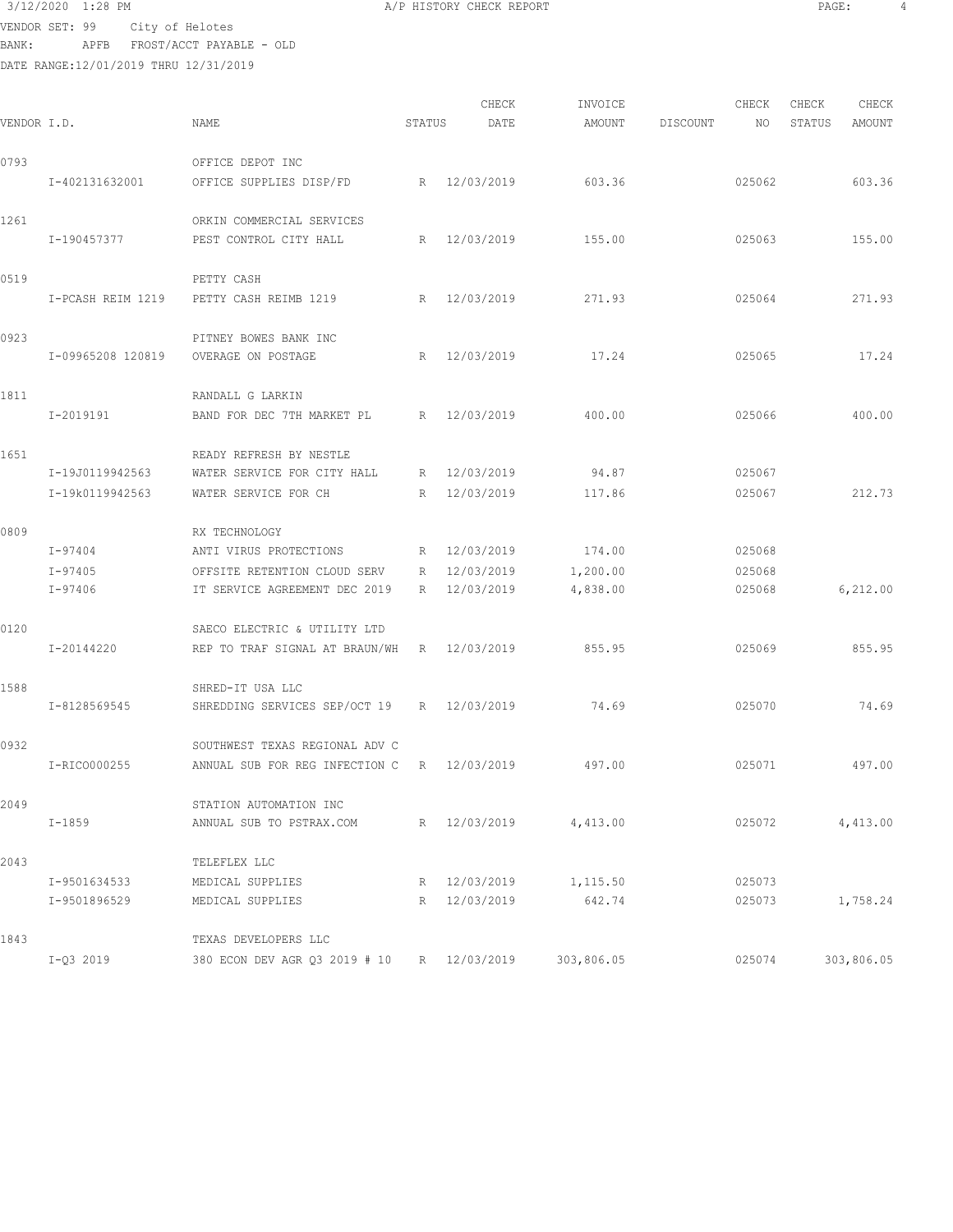VENDOR SET: 99 City of Helotes BANK: APFB FROST/ACCT PAYABLE - OLD

| VENDOR I.D. |                              | NAME                                                                          | STATUS          | CHECK<br>DATE            | INVOICE<br>AMOUNT | DISCOUNT | CHECK<br>NO      | CHECK<br>STATUS | CHECK<br>AMOUNT |
|-------------|------------------------------|-------------------------------------------------------------------------------|-----------------|--------------------------|-------------------|----------|------------------|-----------------|-----------------|
| 0141        |                              | TEXAS MUNICIPAL LEAGUE                                                        |                 |                          |                   |          |                  |                 |                 |
|             | I-C619 111119                | 2020 TML ANNUAL MEMBERSHIP                                                    |                 | R 12/03/2019             | 2,169.00          |          | 025075           |                 | 2,169.00        |
| 2046        | I-19024692                   | TEXDOOR LTD<br>REPLACE BAY DOOR #8                                            | R               | 12/03/2019               | 1,637.87          |          | 025076           |                 | 1,637.87        |
| 0658        | $I - 127396$                 | THE POLICE AND SHERIFFS PRESS<br>COMMISSION & IDENT CARDS PD                  | R               | 12/03/2019               | 77.92             |          | 025077           |                 | 77.92           |
| 0489        | $I - 16478$                  | TIETZE PLUMBING INC<br>REPAIR OF BACKFLOW VLAVE CH                            | R               | 12/03/2019               | 1,999.18          |          | 025078           |                 | 1,999.18        |
| 0145        | I-0039133111419              | TIME WARNER CABLE SAN ANTONIO<br>INTERNET & CABLE SERVICES                    | R               | 12/03/2019               | 565.29            |          | 025079           |                 | 565.29          |
| 1924        | I-33342962                   | TYCO FIRE & SECURITY US MANAGE<br>BATTERIES FOR FIRE ALARM                    | $R_{\parallel}$ | 12/03/2019               | 129.90            |          | 025080           |                 | 129.90          |
| 0777        | I-1149341122<br>I-1149347687 | UNITED SITE SERVICES<br>PORT O POTTIE CH PARK<br>PORT O POTTIE DISC GOLF PARK | R<br>R          | 12/03/2019<br>12/03/2019 | 166.60<br>169.22  |          | 025081<br>025081 |                 | 335.82          |
| 1177        | I-FY192022                   | UNIVERSITY OF TEXAS HEALTH SCI<br>4TH QTR MEDICAL CONTROL CONTRA              | $R_{\perp}$     | 12/03/2019               | 4,097.73          |          | 025082           |                 | 4,097.73        |
| 1883        | I-1854284                    | XEROX CORPORATION<br>COPIER LEASE FOR CITY HALL                               |                 | R 12/03/2019             | 1,987.00          |          | 025083           |                 | 1,987.00        |
| 1819        | I-354 111019                 | ANTONIO RODRIGUEZ<br>SOUND SERV VETERANS DAY CONCER R                         |                 | 12/05/2019               | 550.00            |          | 025084           |                 | 550.00          |
| 0029        | I-NOVEMBER 2019              | BRUCE C BEALOR<br>BUILDING INSPECTION/PLAN REV                                | R               | 12/05/2019               | 7,755.00          |          | 025085           |                 | 7,755.00        |
| 2057        | $I-2250$                     | FREEDOM URGENT CARE PLLC<br>PRE EMPLOYMENT DRUG TEST                          |                 | R 12/05/2019             | 200.00            |          | 025086           |                 | 200.00          |
| 2044        | I-2116773                    | ICU MEDICAL INC<br>ANNUAL SERV CHARGE IV PUMPS                                |                 | R 12/05/2019             | 567.00            |          | 025087           |                 | 567.00          |
| 0793        | I-406606847001               | OFFICE DEPOT INC<br>OFFICE SUPPLIES CITY HALL                                 |                 | R 12/05/2019             | 465.79            |          | 025088           |                 | 465.79          |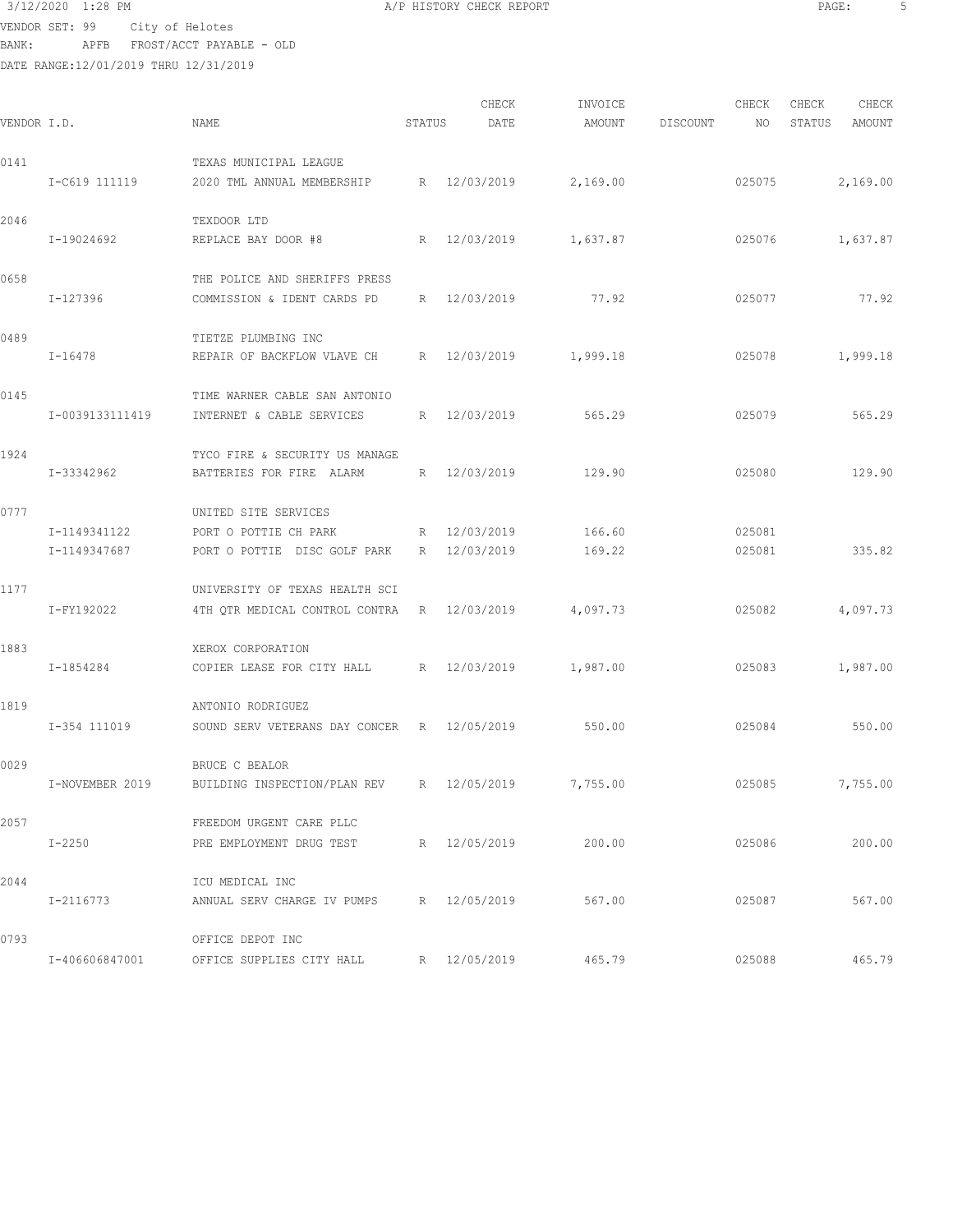VENDOR SET: 99 City of Helotes

BANK: APFB FROST/ACCT PAYABLE - OLD

| VENDOR I.D. |                        | NAME                                                                                       | STATUS          | CHECK<br>DATE            | INVOICE<br>AMOUNT | DISCOUNT | CHECK<br>NO      | CHECK<br>STATUS | CHECK<br>AMOUNT |
|-------------|------------------------|--------------------------------------------------------------------------------------------|-----------------|--------------------------|-------------------|----------|------------------|-----------------|-----------------|
| 1151        | $I - 63870$            | POWERPHONE INC<br>ANNL SOFTWARE MAINT CHACH LIC                                            |                 | R 12/05/2019             | 239.70            |          | 025089           |                 | 239.70          |
| 0191        | I-20006207 103119      | SAN ANTONIO EXPRESS NEWS<br>EMPLOYMENT POSTINGS THRU EXPRE                                 | $R_{\odot}$     | 12/05/2019               | 1,050.00          |          | 025090           |                 | 1,050.00        |
| 1403        | I-0010259<br>I-0011318 | SERVICE UNIFORM RENTAL<br>PW'S UNIFORMS/CLEANING SUPPLIE<br>PW'S UNIFORMS/CLEANING SUPPLIE | R<br>R          | 12/05/2019<br>12/05/2019 | 128.49<br>128.49  |          | 025091<br>025091 |                 | 256.98          |
| 2056        |                        | UNI OF TX HEALTH SCIENCE CTR A<br>I-0591386 FALL SEM MEDICAL SCH JENNIFER HARRIS           | R               | 12/05/2019               | 666.21            |          | 025092           |                 | 666.21          |
| 0008        |                        | STANDARD INSURANCE INC<br>I-PREM ADJ 1219 LIFE PREMIUM ADJ LIFE/DISB 122019                | R               | 12/05/2019               | 186.69            |          | 025098           |                 | 186.69          |
| 1322        | I-MIL REIM JUL/DEC     | BERT BUYS<br>BERT BUYS MIL REIMB JUL/DEC 19 R 12/12/2019                                   |                 |                          | 281.30            |          | 025100           |                 | 281.30          |
| 0891        | I-120619               | CARLOS GARCIA<br>SOUND FOR LIGHTING OF LIGHTS                                              |                 | R 12/12/2019             | 750.00            |          | 025101           |                 | 750.00          |
| 0425        | I-601740A              | CASCO INDUSTRIES INC<br>HELMETS REIMB BY A GRANT                                           | $R_{\parallel}$ | 12/12/2019               | 2,460.00          |          | 025102           |                 | 2,460.00        |
| 1523        | I-P21437               | ELIGIBILITY TRACKING CALCULATO<br>AFFORDABLE CARE ACT COMPLIANCE                           | R               | 12/12/2019               | 150.00            |          | 025103           |                 | 150.00          |
| 1871        | I-108785               | TEXAS STATE RENTALS<br>MAN LIFT TO INST CHRISTMAS DEC                                      |                 | R 12/12/2019             | 2,031.08          |          | 025104           |                 | 2,031.08        |
| 2062        |                        | KATELYNN MILLS<br>I-REIMB FOR TRAINING REIMB FOR BODY CAMERA TRAINING R 12/12/2019         |                 |                          | 20.00             |          | 025105           |                 | 20.00           |
| 1196        | I-NOVEMBER 2019        | MONTY JOE MCGUFFIN<br>HEALTH INSPECTIONS NOV 2019 R 12/12/2019                             |                 |                          | 650.00            |          | 025106           |                 | 650.00          |
| 0102        | I-P1028769             | NAFECO INC<br>PPE HOODS & GEAR BAGS REIMB GR $R = 12/12/2019$                              |                 |                          | 2,496.00          |          | 025107           |                 | 2,496.00        |
| 0148        | I-8099 100519          | TML INTERGOVERNMENTAL RISK POO<br>INSURANCES CITY WIDE FY20                                |                 | R 12/12/2019             | 189,793.66        |          | 025108           |                 | 189,793.66      |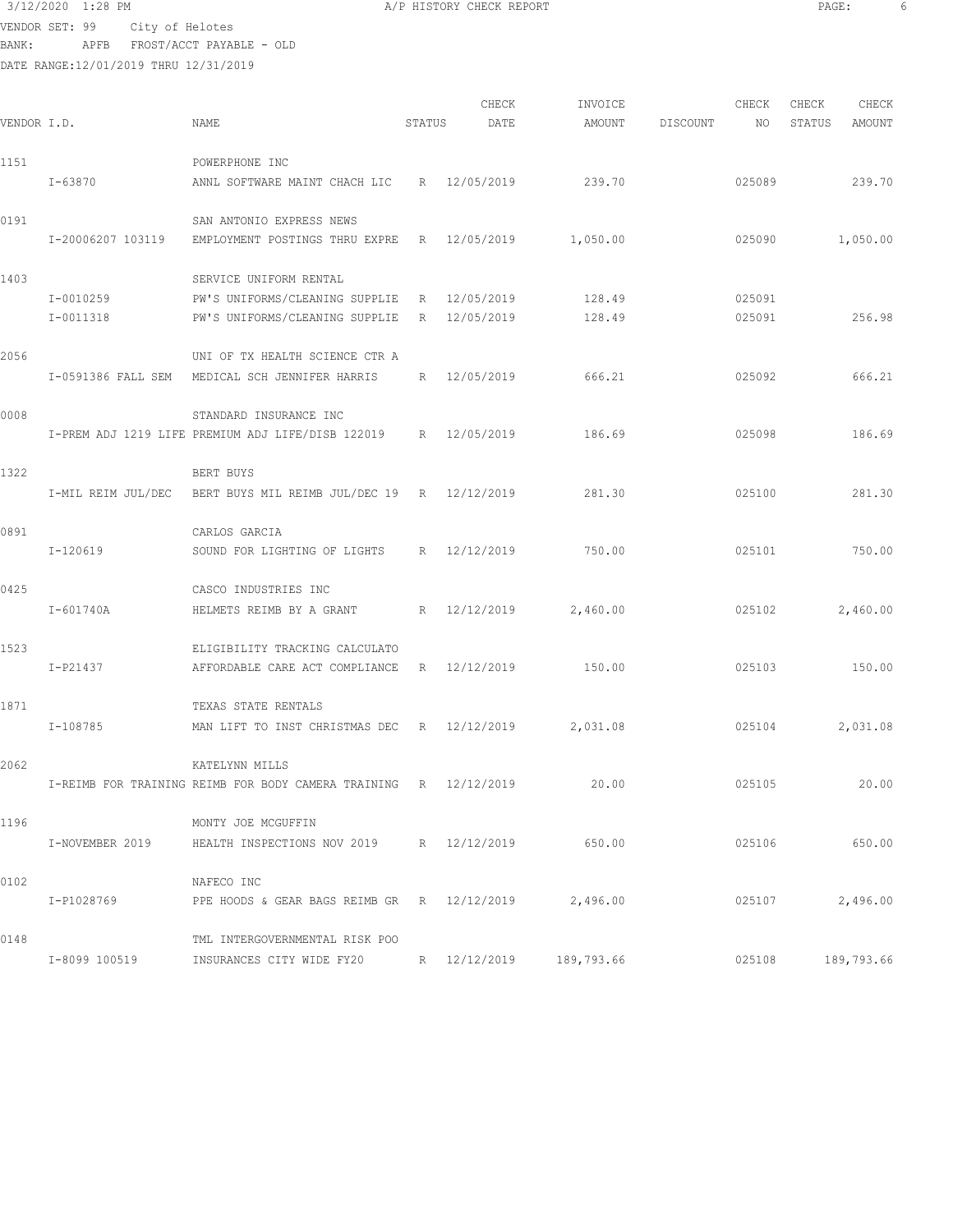$3/12/2020$  1:28 PM  $A/P$  HISTORY CHECK REPORT PAGE:  $7$ VENDOR SET: 99 City of Helotes

BANK: APFB FROST/ACCT PAYABLE - OLD

| VENDOR I.D. |                                                                                                       | NAME                                                                                                                                                                       | STATUS                | CHECK<br>DATE                                                      | INVOICE<br>AMOUNT                          | DISCOUNT | CHECK<br>NO                                    | CHECK<br>STATUS | CHECK<br>AMOUNT      |
|-------------|-------------------------------------------------------------------------------------------------------|----------------------------------------------------------------------------------------------------------------------------------------------------------------------------|-----------------------|--------------------------------------------------------------------|--------------------------------------------|----------|------------------------------------------------|-----------------|----------------------|
| 1486        | I-841489548                                                                                           | WEST PUBLISHING CORPORATION<br>TEXAS LOCAL GRANT CODE 2020 ED                                                                                                              | R                     | 12/12/2019                                                         | 77.00                                      |          | 025109                                         |                 | 77.00                |
| 1852        | $I - 107771$                                                                                          | AIR AUTHORITY LLC<br>REP CONDENSER FAN MOTOR #9                                                                                                                            | $R_{\parallel}$       | 12/13/2019                                                         | 542.50                                     |          | 025110                                         |                 | 542.50               |
| 1476        | I-LI6794                                                                                              | BEXAR COUNTY CLERK<br>DRUG ANALYSIS/INDENTIFICATION                                                                                                                        | R                     | 12/13/2019                                                         | 177.00                                     |          | 025111                                         |                 | 177.00               |
| 1226        | I-36586609                                                                                            | BROADCAST MUSIC INC<br>ANNUAL MUSIC LICENSED                                                                                                                               | R                     | 12/13/2019                                                         | 358.00                                     |          | 025112                                         |                 | 358.00               |
| 0042        | I-3002417564 1219<br>I-3002836202 1219<br>I-3002838864 1219<br>I-3002859843 1219                      | CITY PUBLIC SERVICE<br>ELECTRICITY FOR SAFETY LIGHTS<br>ELECTRICITY FOR CH SAFETY LIGH<br>ELECTRICITY FOR RIGGS SFTY LIG<br>ELECTRICAL IN OLD TOWN                         | R<br>R<br>R<br>R      | 12/13/2019<br>12/13/2019<br>12/13/2019<br>12/13/2019               | 1,278.40<br>100.20<br>148.42<br>104.62     |          | 025113<br>025113<br>025113<br>025113           |                 |                      |
| 1086        | I-3003381144 1219<br>I-X1278C1<br>I-X1278C2                                                           | ELECTRICITY FOR SHOENFIELD LIG<br>FRAZER LTD<br>AIR HORN KIT<br>MEDIC REMOUNT                                                                                              | R<br>R<br>R           | 12/13/2019<br>12/13/2019<br>12/13/2019                             | 108.88<br>2,000.00<br>1,175.00             |          | 025113<br>025114<br>025114                     |                 | 1,740.52<br>3,175.00 |
| 0060        | I-1007684800 1219<br>I-1025023600 1219<br>I-1025024400 1219<br>I-1025025200 1219<br>I-1025560200 1219 | GREY FOREST UTILITIES INC<br>NATURAL GAS FOR CH CAMPUS<br>NATURAL GAS FOR CH CAMPUS<br>NATURAL GAS FOR CH CAMPUS<br>NATURAL GAS FOR CH CAMPUS<br>NATURAL GAS FOR CH CAMPUS | R<br>R<br>R<br>R<br>R | 12/13/2019<br>12/13/2019<br>12/13/2019<br>12/13/2019<br>12/13/2019 | 91.10<br>10.43<br>10.43<br>323.56<br>10.43 |          | 025115<br>025115<br>025115<br>025115<br>025115 |                 | 445.95               |
| 1282        | I-SIN8044485                                                                                          | LANDS' END INC<br>CITY SHIRTS FOR COUNCIL MEMBER                                                                                                                           | R                     | 12/13/2019                                                         | 329.47                                     |          | 025116                                         |                 | 329.47               |
| 0427        | I-DECEMBER 2019                                                                                       | MARIO A TREVINO<br>COURT JUDGE DEC 2019                                                                                                                                    |                       | R 12/13/2019                                                       | 800.00                                     |          | 025117                                         |                 | 800.00               |
| 0097        | I-5580                                                                                                | THOMAS PATRICK JOHNSON<br>2 BALLIST REPLACED AT PD                                                                                                                         |                       | R 12/13/2019                                                       | 215.00                                     |          | 025118                                         |                 | 215.00               |
| 0994        | I-1264347                                                                                             | NATIONAL CONST RENTALS INC<br>BARRICADES LIGHTING OF LIGHTS R 12/13/2019                                                                                                   |                       |                                                                    | 576.38                                     |          | 025119                                         |                 | 576.38               |
| 0172        |                                                                                                       | PITNEY BOWES GLOBAL FINANCIAL<br>I-3310126956 1129 MAIL/POSTAGE EQUIP RENTAL                                                                                               |                       | R 12/13/2019                                                       | 191.94                                     |          | 025120                                         |                 | 191.94               |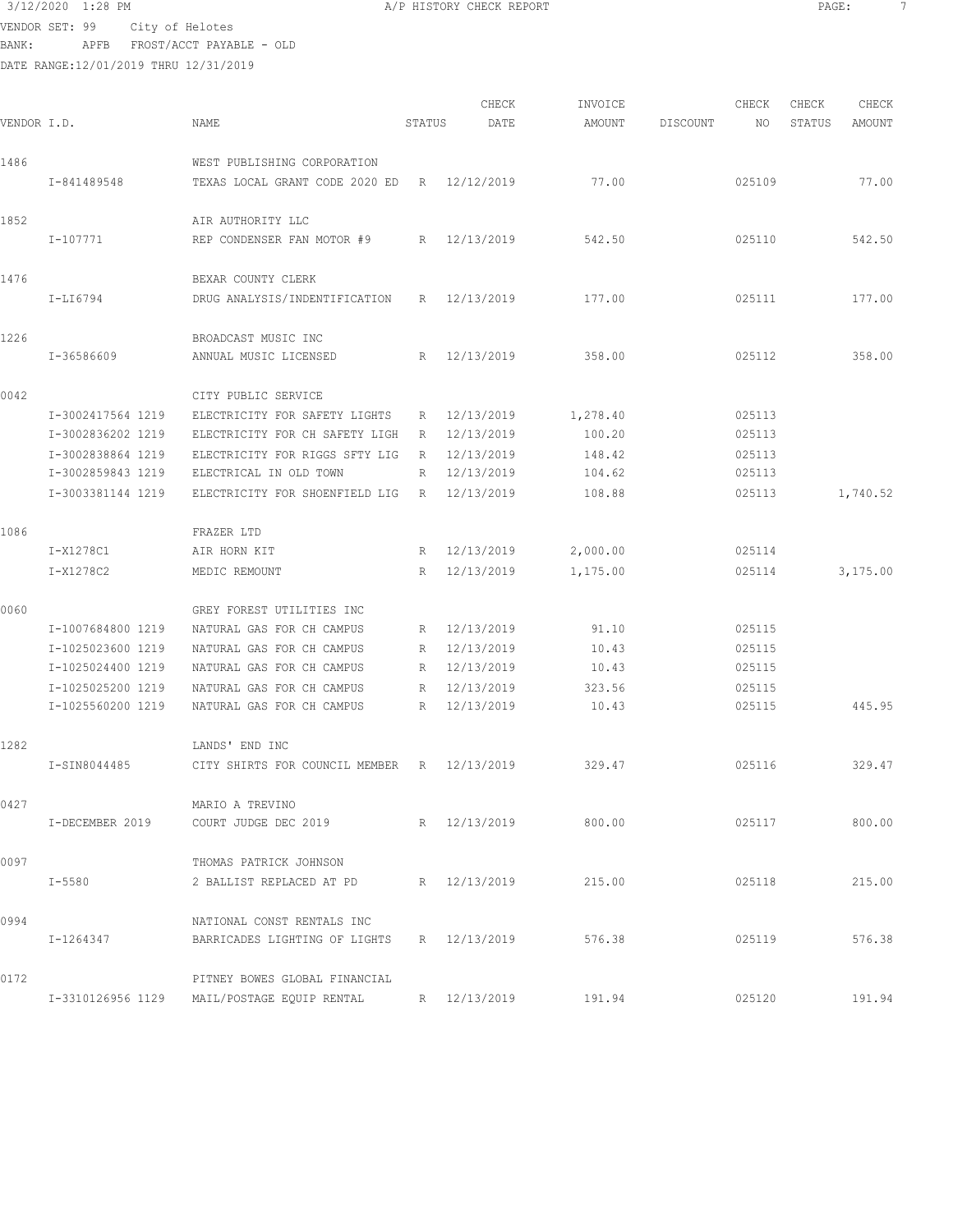$3/12/2020$  1:28 PM  $A/P$  HISTORY CHECK REPORT PAGE: 8<br>
PAGE: 8 VENDOR SET: 99 City of Helotes

BANK: APFB FROST/ACCT PAYABLE - OLD

|             |                    |                                                              |                 | CHECK        | INVOICE  |          | CHECK  | CHECK  | CHECK    |
|-------------|--------------------|--------------------------------------------------------------|-----------------|--------------|----------|----------|--------|--------|----------|
| VENDOR I.D. |                    | NAME                                                         | STATUS          | DATE         | AMOUNT   | DISCOUNT | NO     | STATUS | AMOUNT   |
| 0120        |                    | SAECO ELECTRIC & UTILITY LTD                                 |                 |              |          |          |        |        |          |
|             | I-20144221         | REP TO TRAFFIC LIGHT CAVERN HI                               | R               | 12/13/2019   | 436.00   |          | 025121 |        | 436.00   |
| 0191        |                    | SAN ANTONIO EXPRESS NEWS                                     |                 |              |          |          |        |        |          |
|             | I-20000334 1119    | PUBLICATION FOR TOWING RFQ                                   | R               | 12/13/2019   | 571.64   |          | 025122 |        | 571.64   |
| 0121        |                    | SAN ANTONIO WATER SYSTEMS                                    |                 |              |          |          |        |        |          |
|             | I-01414030001 1219 | WATER FOR CH CAMPUS                                          | R               | 12/13/2019   | 265.26   |          | 025123 |        |          |
|             | I-01447360001 1219 | WATER FOR CH CAMPUS                                          | R               | 12/13/2019   | 258.38   |          | 025123 |        |          |
|             | I-01447390001 1219 | WATER FOR CH CAMPUS                                          | R               | 12/13/2019   | 33.72    |          | 025123 |        |          |
|             | I-27172310001 1219 | WATER FOR CH CAMPUS                                          | R               | 12/13/2019   | 33.46    |          | 025123 |        | 590.82   |
| 1989        |                    | TEXAS MEDCLINIC                                              |                 |              |          |          |        |        |          |
|             | I-212824           | POST ACCIDENT DRUG SCREEN                                    | R               | 12/13/2019   | 76.00    |          | 025124 |        | 76.00    |
| 0874        |                    | YOUNG BROTHERS FIRE PROTECTION                               |                 |              |          |          |        |        |          |
|             | I-9029ES           | FIRE SPRINKLER SYSTEM REPAIR                                 | R               | 12/13/2019   | 654.00   |          | 025125 |        | 654.00   |
| 0024        |                    | BEXAR APPRAISAL DIST                                         |                 |              |          |          |        |        |          |
|             | I-00012229         | BUDGET LEVY 1ST QTR FY20                                     | $R_{\parallel}$ | 12/16/2019   | 4,429.00 |          | 025127 |        | 4,429.00 |
| 0042        |                    | CITY PUBLIC SERVICE                                          |                 |              |          |          |        |        |          |
|             | I-3000530099 1219  | CITY ELECTRIC SERVICES                                       | R               | 12/16/2019   | 2,058.19 |          | 025128 |        |          |
|             | I-3000819534 1219  | CITY ELECTRIC SERVICES                                       | R               | 12/16/2019   | 100.42   |          | 025128 |        |          |
|             | I-3002452349 1219  | CITY ELECTRICAL SERVICES                                     | R               | 12/16/2019   | 1,818.17 |          | 025128 |        |          |
|             | I-3002471776 1219  | CITY ELECTRICAL SERVICES                                     | R               | 12/16/2019   | 3,844.18 |          | 025128 |        |          |
|             | I-3002501943 1219  | CITY ELECTRIC SERVICES                                       | R               | 12/16/2019   | 32.58    |          | 025128 |        |          |
|             | I-3002510666 1219  | CITY ELECTRICAL SERVICES                                     | R               | 12/16/2019   | 58.08    |          | 025128 |        |          |
|             | I-3002510675 1219  | CITY ELECTRICAL SERVICES                                     | R               | 12/16/2019   | 20.05    |          | 025128 |        |          |
|             | I-3002530708 1219  | CITY ELECTRIC SERVICES                                       | R               | 12/16/2019   | 22.78    |          | 025128 |        |          |
|             | I-3002531134 1219  | CITY ELECTRIC SERVICES                                       | R               | 12/16/2019   | 17.77    |          | 025128 |        |          |
|             | I-3002825167 1219  | CITY ELECTRIC SERVICES                                       | R               | 12/16/2019   | 77.48    |          | 025128 |        |          |
|             | I-3003167893 1219  | CITY ELECTRIC SERVICES                                       | R               | 12/16/2019   | 17.86    |          | 025128 |        |          |
|             |                    | I-3003381122 1219 CITY ELECTRICAL SERVICES                   |                 | R 12/16/2019 | 66.25    |          | 025128 |        | 8,133.81 |
| 0643        |                    | DAVIDSON & TROILO REAM & GARZA                               |                 |              |          |          |        |        |          |
|             | I-23811            | PROSECUTOR FEES NOV 2019 R 12/16/2019 4,541.11               |                 |              |          |          |        | 025129 | 4,541.11 |
| 1739        |                    | FASTMED URGENT CARE, PC                                      |                 |              |          |          |        |        |          |
|             |                    | I-4033824 120519 POST ACCID DRUG TEST/PRE EMPLO R 12/16/2019 |                 |              | 130.00   |          | 025130 |        | 130.00   |
| 1927        |                    | KOLOGIK                                                      |                 |              |          |          |        |        |          |
|             | I-7018649          | ANNL LIC FEE FOR WARRANT SYNC R 12/16/2019 1,200.00          |                 |              |          |          | 025131 |        | 1,200.00 |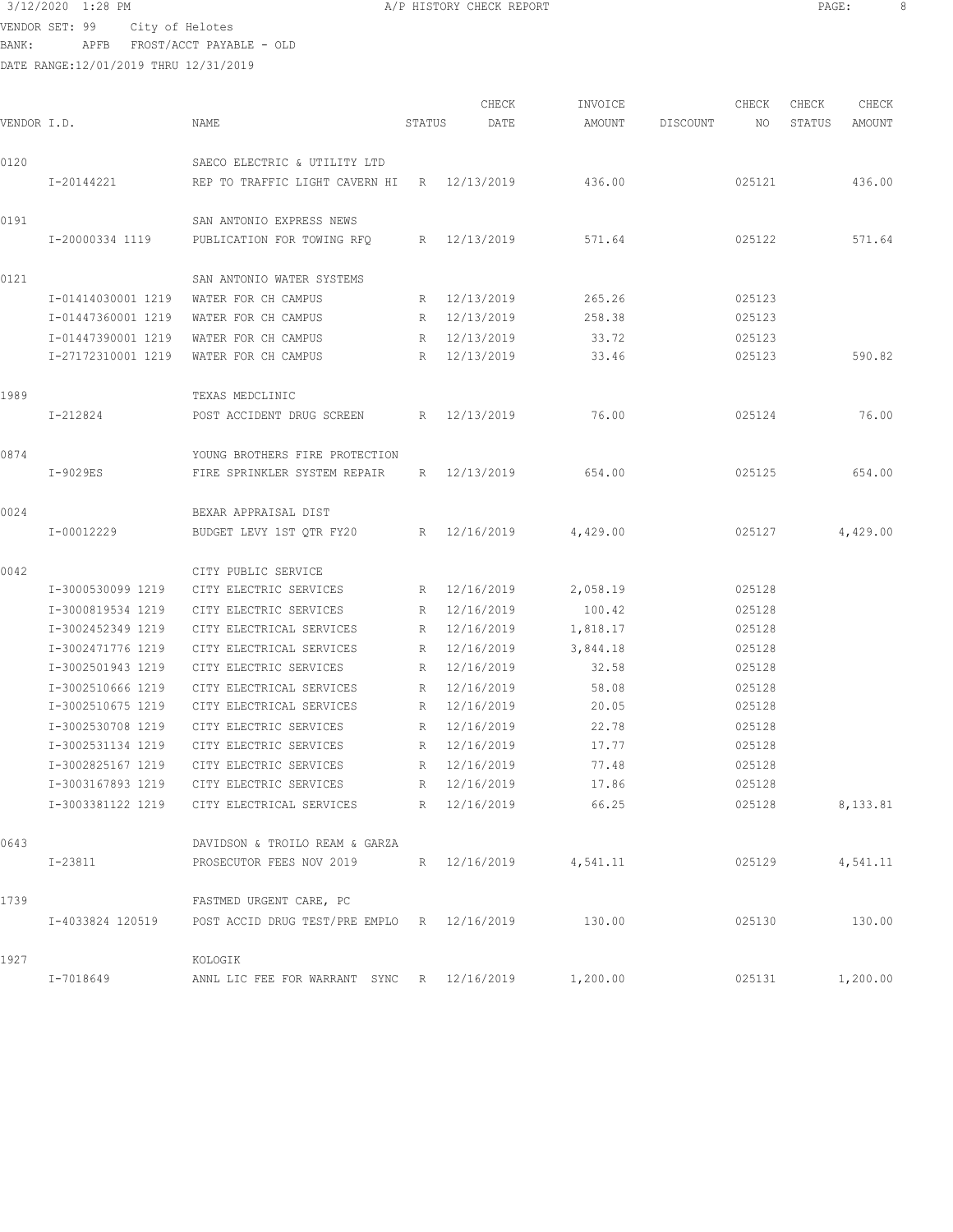# 3/12/2020 1:28 PM **A/P HISTORY CHECK REPORT PAGE:** 9 VENDOR SET: 99 City of Helotes

|        |      | <u>020, 0202000</u>      |
|--------|------|--------------------------|
| BANK : | APFB | FROST/ACCT PAYABLE - OLD |
|        |      |                          |

| DATE RANGE:12/01/2019 THRU 12/31/2019 |  |  |
|---------------------------------------|--|--|
|                                       |  |  |

| VENDOR I.D. |                            | NAME                                                                                           | STATUS      | CHECK<br>DATE              | INVOICE<br>AMOUNT    | DISCOUNT | CHECK<br>NO      | CHECK<br>STATUS | CHECK<br>AMOUNT |
|-------------|----------------------------|------------------------------------------------------------------------------------------------|-------------|----------------------------|----------------------|----------|------------------|-----------------|-----------------|
| 0102        |                            | NAFECO INC                                                                                     |             |                            |                      |          |                  |                 |                 |
|             | I-1013933                  | BOOTS WILL BE REIM WITH GRANT                                                                  |             | R 12/16/2019               | 314.00               |          | 025132           |                 | 314.00          |
| 0519        |                            | PETTY CASH<br>I-P CASH REIMB 1219 PETTY CASH REIMB 1219                                        |             | R 12/16/2019               | 787.88               |          | 025133           |                 | 787.88          |
| 0923        |                            | PITNEY BOWES BANK INC                                                                          |             |                            |                      |          |                  |                 |                 |
|             | I-STMNT 12012019           | POSTAGE OVER CHARGE                                                                            | R           | 12/16/2019                 | 244.66               |          | 025134           |                 | 244.66          |
| 1403        | I-0012378<br>I-0013441     | SERVICE UNIFORM RENTAL<br>PW'S UNIF / CLEANING SUPPLIES<br>PW'S UNIF/CLEANING SUPPLIES         | R           | R 12/16/2019<br>12/16/2019 | 128.49<br>134.24     |          | 025135<br>025135 |                 | 262.73          |
|             |                            |                                                                                                |             |                            |                      |          |                  |                 |                 |
| 1769        | I-399225499<br>I-401736673 | U S BANK EQUIPMENT FINANCE<br>PHYSIO LIFEPACK CARIAC MON PYM<br>PHYSIO LIFEPACK CARDIO PAYMENT | R<br>R      | 12/16/2019<br>12/16/2019   | 2,152.27<br>1,924.80 |          | 025136<br>025136 |                 | 4,077.07        |
| 0921        | I-SA90826                  | VANGUARD CLEANING SYSTEM INC<br>CH CUSTODIAN SERV DEC 20190                                    |             | R 12/16/2019               | 475.00               |          | 025137           |                 | 475.00          |
|             |                            |                                                                                                |             |                            |                      |          |                  |                 |                 |
| 0752        | $I - 5592$                 | BRYAN K WILLIAMS<br>SERVICE ON RESCUE TOOLS                                                    | $R_{\odot}$ | 12/20/2019                 | 850.00               |          | 025138           |                 | 850.00          |
| 1974        |                            | ALAMO FIRE APPARATUS LLC                                                                       |             |                            |                      |          |                  |                 |                 |
|             | I-112020192                | REPAIRS TO TENDER                                                                              | R           | 12/20/2019                 | 824.17               |          | 025139           |                 |                 |
|             | I-112120193                | REPAIRS TO E3                                                                                  | R           | 12/20/2019                 | 707.82               |          | 025139           |                 | 1,531.99        |
| 1653        |                            | AUTOZONE INC                                                                                   |             |                            |                      |          |                  |                 |                 |
|             | $C - 6280494873$           | RETURNED A BELT                                                                                |             | R 12/20/2019               | 10.98CR              |          | 025140           |                 |                 |
|             | I-6280494847               | LAWN & GARDEN BELT                                                                             |             | R 12/20/2019               | 21.96                |          | 025140           |                 |                 |
|             | I-6280578054               | CLEANING SUPPLIES                                                                              | R           | 12/20/2019                 | 8.59                 |          | 025140           |                 |                 |
|             | I-6280583533               | CLEANING SUPPLIES                                                                              | R           | 12/20/2019                 | 120.70               |          | 025140           |                 | 140.27          |
| 1175        | I-NOVEMBER 2019            | BUSINESS & PROFESSIONAL SERVIC<br>NOV 2019 EMS BILLING SERVICES R 12/20/2019 2,960.60          |             |                            |                      |          | 025141           |                 | 2,960.60        |
| 0353        |                            | CANON FINANCIAL SERVICES INC                                                                   |             |                            |                      |          |                  |                 |                 |
|             | I-20864367                 | PLOTTER MONTHLY PYMNT                                                                          |             | R 12/20/2019               | 173.72               |          | 025142           |                 | 173.72          |
| 0891        |                            | CARLOS GARCIA<br>I-DEC 14 2019 SOUND SOUND FOR CHRISTMAS PARADE                                |             | R 12/20/2019               | 500.00               |          | 025143           |                 | 500.00          |
| 2055        |                            | CULLIGAN WATER CONDITIONING                                                                    |             |                            |                      |          |                  |                 |                 |
|             | I-0112824                  | WATER SOFTENER FOR ICE MACHINE R 12/20/2019                                                    |             |                            | 49.00                |          | 025144           |                 |                 |
|             | I-0116362                  | WATER SOFTENER FOR ICE MACHINE                                                                 |             | R 12/20/2019               | 49.00                |          | 025144           |                 | 98.00           |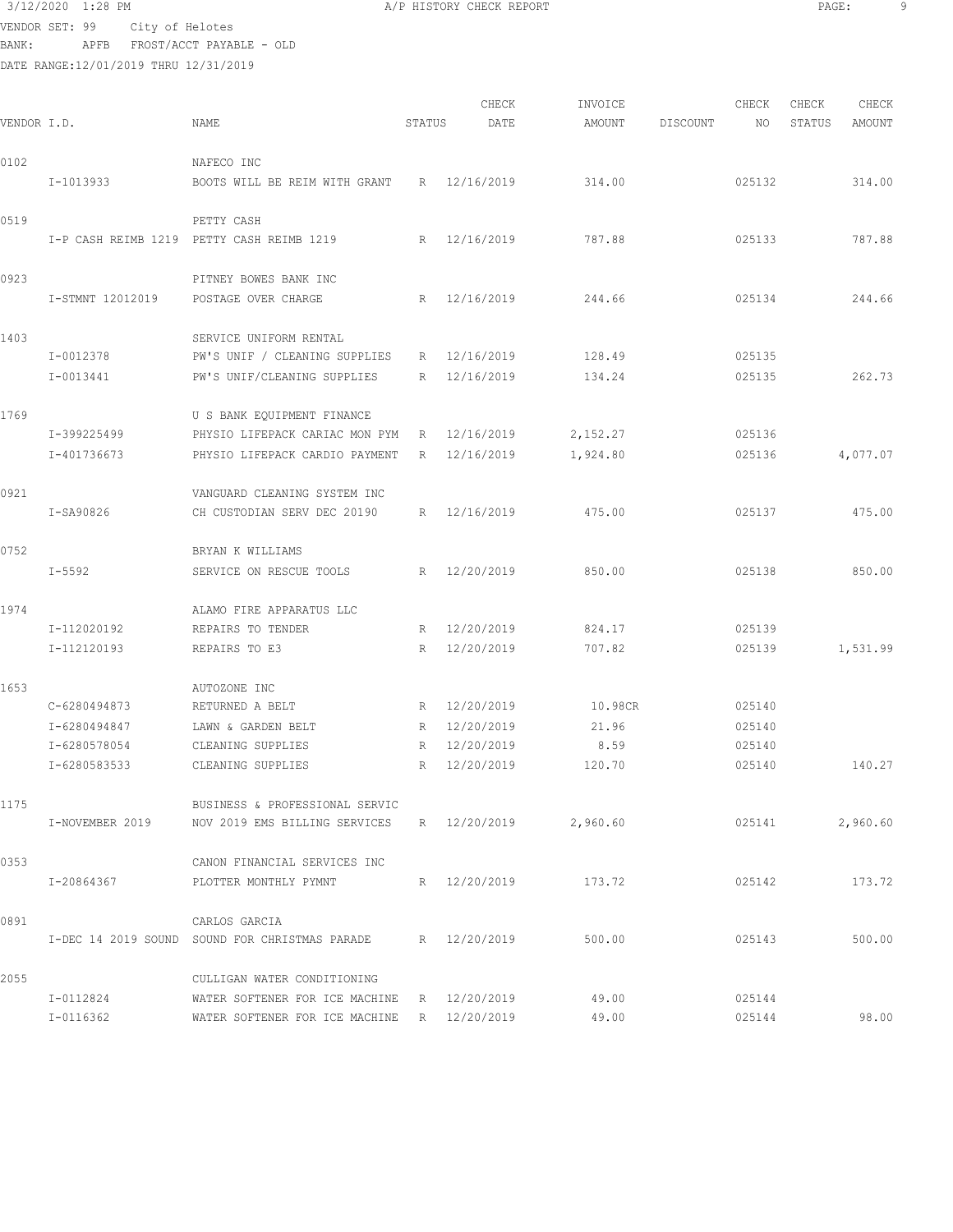VENDOR SET: 99 City of Helotes

BANK: APFB FROST/ACCT PAYABLE - OLD

|             |                                        |                                                  |                 | CHECK        | INVOICE  |          | CHECK  | CHECK  | CHECK    |
|-------------|----------------------------------------|--------------------------------------------------|-----------------|--------------|----------|----------|--------|--------|----------|
| VENDOR I.D. |                                        | NAME                                             | STATUS          | DATE         | AMOUNT   | DISCOUNT | NO.    | STATUS | AMOUNT   |
| 0643        |                                        | DAVIDSON & TROILO REAM & GARZA                   |                 |              |          |          |        |        |          |
|             | I-23812                                | ATTORNEY FEES NOV 2019                           | R               | 12/20/2019   | 1,684.05 |          | 025145 |        | 1,684.05 |
| 1280        |                                        | FARRWEST ENVIRONMENTAL SUPPLY                    |                 |              |          |          |        |        |          |
|             | I-32883                                | LEASE & MAINT AGRMNT GAS MONIT                   | R               | 12/20/2019   | 3,291.26 |          | 025146 |        | 3,291.26 |
| 1583        |                                        | HEAT SAFETY EQUIPMENT LLC                        |                 |              |          |          |        |        |          |
|             | I-1912437                              | FIT TEST/ PRTS NEEDED FOR SCBA                   | R               | 12/20/2019   | 175.00   |          | 025147 |        |          |
|             | I-1912454                              | FIT TEST/PRT NEEDED FOR SCBA                     | $R_{\parallel}$ | 12/20/2019   | 68.10    |          | 025147 |        | 243.10   |
| 0093        |                                        | MANDER AUTO SERVICE INC                          |                 |              |          |          |        |        |          |
|             | I-145411                               | TEST BATTERYF250 TRUCK                           | R               | 12/20/2019   | 25.12    |          | 025148 |        | 25.12    |
| 0112        |                                        | PRAXAIR DIST INC                                 |                 |              |          |          |        |        |          |
|             | I-93165812                             | EMS OXYGEN                                       | R               | 12/20/2019   | 250.38   |          | 025149 |        |          |
|             | I-93212913                             | EMS OXYGEN                                       | R               | 12/20/2019   | 102.37   |          | 025149 |        | 352.75   |
| 2051        |                                        | R S EQUIPMENT CO                                 |                 |              |          |          |        |        |          |
|             | $I-39392$                              | ELECTROSTATIC SPRAYER                            | R               | 12/20/2019   | 1,384.02 |          | 025150 |        | 1,384.02 |
| 1588        |                                        | SHRED-IT USA LLC                                 |                 |              |          |          |        |        |          |
|             | I-8128780841                           | SHREDDING SERVICES NOV/DEC 19                    |                 | R 12/20/2019 | 79.22    |          | 025151 |        | 79.22    |
| 1486        |                                        | WEST PUBLISHING CORPORATION                      |                 |              |          |          |        |        |          |
|             | I-6131639214                           | TX LOCAL GOV CODE 2020 ED                        | R               | 12/20/2019   | 200.00   |          | 025152 |        | 200.00   |
| 0467        |                                        | A T & T INC                                      |                 |              |          |          |        |        |          |
|             | I-69524842507 1219                     | PHONE SERVICES                                   |                 | R 12/20/2019 | 791.79   |          | 025168 |        |          |
|             | I-69569703846 1219                     | TELEPHONE SERVICES                               |                 | R 12/20/2019 | 34.71    |          | 025168 |        |          |
|             | I-69590933842 1219                     | PHONE SERVICES                                   | R               | 12/20/2019   | 93.12    |          | 025168 |        | 919.62   |
| 0021        |                                        | A T & T MOBILITY                                 |                 |              |          |          |        |        |          |
|             |                                        | I-287288218344 1219 EMPLOYEE CELL PHONE SERVICES |                 | R 12/20/2019 | 1,247.25 |          | 025169 |        |          |
|             | I-287288218344E 1219 EDC CELL SERVICES |                                                  |                 | R 12/20/2019 | 87.73    |          | 025169 |        | 1,334.98 |
| 1759        |                                        | AIRWAVE RADIO INC                                |                 |              |          |          |        |        |          |
|             | I-24122                                | SERVICE CALL FOR ALERT SYSTEM                    | R               | 12/20/2019   | 300.00   |          | 025170 |        | 300.00   |
| 1777        |                                        | ARCHIVESOCIAL INC                                |                 |              |          |          |        |        |          |
|             | $I - 9660$                             | ANNUAL SUBSCRIPTION 122019                       |                 | R 12/20/2019 | 2,388.00 |          | 025171 |        | 2,388.00 |
| 1395        |                                        | DEZAVALA-SHAVANO VETERINARY CL                   |                 |              |          |          |        |        |          |
|             | $I - 286735$                           | RABIES QUARANTINE/OBSERVATION                    | R               | 12/20/2019   | 370.09   |          | 025172 |        |          |
|             | $I - 286736$                           | RABIES QUARANTINE /OBSERVATION                   | R               | 12/20/2019   | 370.09   |          | 025172 |        | 740.18   |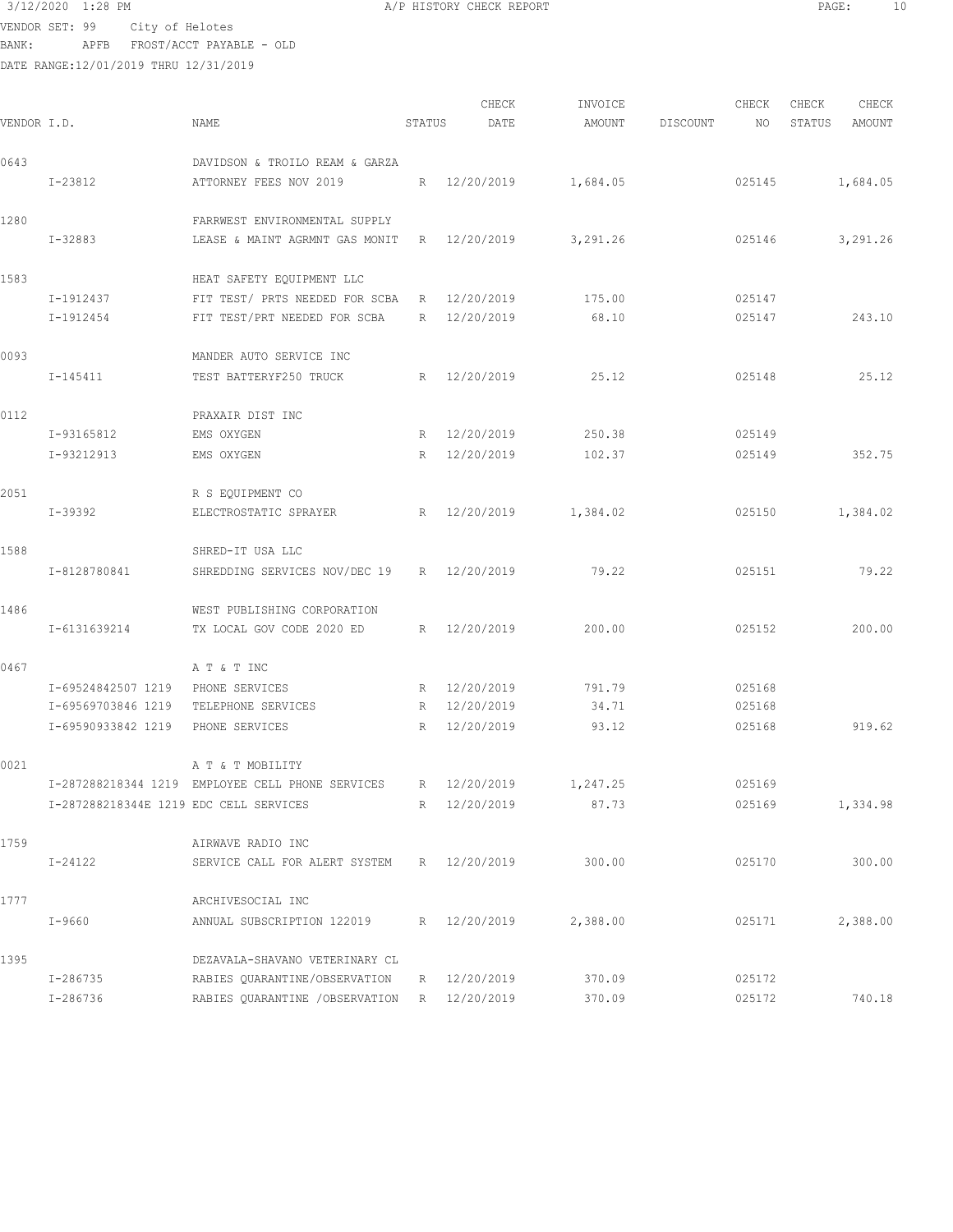3/12/2020 1:28 PM **A/P HISTORY CHECK REPORT** PAGE: 11 VENDOR SET: 99 City of Helotes

BANK: APFB FROST/ACCT PAYABLE - OLD

DATE RANGE:12/01/2019 THRU 12/31/2019

| 1583 |                                   | HEAT SAFETY EQUIPMENT LLC                                    |                     |                |                  |              |
|------|-----------------------------------|--------------------------------------------------------------|---------------------|----------------|------------------|--------------|
|      | I-1912543                         | SCBA MASK TESTING REQ BY TCFP R 12/20/2019                   |                     | 500.00         | 025173           | 500.00       |
| 1682 |                                   | HELOTES HUMANE SOCIETY                                       |                     |                |                  |              |
|      | I-102019                          | ANIMAL IMPOUNDMENT                                           | R 12/20/2019 120.00 |                | 025174           | 120.00       |
| 0069 |                                   | HOME DEPOT INC                                               |                     |                |                  |              |
|      | I-STMNT 112119                    | BATTERY CHARGER FOR CI/SUPPLIE R 12/20/2019                  |                     | 466.47         | 025175           | 466.47       |
| 2066 |                                   | JENNIFER HARRIS                                              |                     |                |                  |              |
|      |                                   | I-SCH REIMB JH 2019 REIMB SCH EXPENSES J HARRIS R 12/20/2019 |                     | 1,188.20       | 025176           | 1,188.20     |
| 0166 |                                   | LEXISNEXIS RISK DATA MNGMNT IN                               |                     |                |                  |              |
|      | I-120682120191130                 | ACCURIANT NOV INVESTIGATION SE R 12/20/2019                  |                     | 115.00         | 025177           | 115.00       |
| 0793 |                                   | OFFICE DEPOT INC                                             |                     |                |                  |              |
|      | I-391603088001                    | COURT OFFICER SUPPLIES                                       | R 12/20/2019        | 213.93         | 025178           |              |
|      | I-3916407220001                   | COURT OFFICE SUPPLES                                         | R 12/20/2019        | 404.52         | 025178           |              |
|      | I-391640722002                    | COURT OFFICE SUPPLIES                                        | R 12/20/2019        | 14.69          | 025178           |              |
|      | I-391640982001                    | COURT OFFICE SUPPLES                                         | R 12/20/2019        | 5.99           | 025178           |              |
|      | I-413567558001                    | COURT OFFICE SUPPLIES                                        | R 12/20/2019        | 197.63         | 025178           |              |
|      | I-413567817001                    | COURT OFFICE SUPPLIES                                        | R 12/20/2019        | 15.99          | 025178           | 852.75       |
| 1403 |                                   | SERVICE UNIFORM RENTAL                                       |                     |                |                  |              |
|      | I-0014534                         | PW'S UNIF/CLEANING SUPPLIES R 12/20/2019                     |                     | 128.49         | 025179           | 128.49       |
| 0204 |                                   | TEXAS MUNICIPAL CLERKS CERTIFI                               |                     |                |                  |              |
|      | I-120919                          | TX LAW & PROCEDURE MANL 2019                                 | R 12/20/2019        | 56.50          | 025180           | 56.50        |
| 0366 |                                   | TEXAS SOCIAL SECURITY PROGRAM                                |                     |                |                  |              |
|      | I-9290871 1219                    | ANNUAL ADMIN FEE FOR SS PROGRA R 12/20/2019                  |                     | 35.00          | 025181           | 35.00        |
| 0489 |                                   | TIETZE PLUMBING INC                                          |                     |                |                  |              |
|      | I-16494                           | PUMP REPLACEMENT SERVICE WORK R 12/20/2019                   |                     | 1,439.22       | 025182           | 1,439.22     |
|      | * * TOTALS * *                    | NO.                                                          |                     | INVOICE AMOUNT | <b>DISCOUNTS</b> | CHECK AMOUNT |
|      | REGULAR CHECKS:                   | 114                                                          |                     | 649,047.68     | 0.00             | 648, 772. 73 |
|      | HAND CHECKS:                      | $\circ$                                                      |                     | 0.00           | 0.00             | 0.00         |
|      | DRAFTS:                           | $\circ$                                                      |                     | 0.00           | 0.00             | 0.00         |
|      | EFT:                              | $\circ$                                                      |                     | 0.00           | 0.00             | 0.00         |
|      | NON CHECKS:                       | $\circ$                                                      |                     | 0.00           | 0.00             | 0.00         |
|      |                                   |                                                              |                     |                |                  |              |
|      | VOID CHECKS:                      | 2 VOID DEBITS                                                | 0.00                |                |                  |              |
|      |                                   | VOID CREDITS                                                 | 274.95CR            | 274.95CR       | 0.00             |              |
|      | TOTAL ERRORS:<br>0                |                                                              |                     |                |                  |              |
|      |                                   | NO.                                                          |                     | INVOICE AMOUNT | DISCOUNTS        | CHECK AMOUNT |
|      | VENDOR SET: 99 BANK: APFB TOTALS: | 116                                                          |                     | 648,772.73     | 0.00             | 648,772.73   |
|      | BANK: APFB<br>TOTALS:             | 116                                                          |                     | 648, 772. 73   | 0.00             | 648,772.73   |
|      |                                   |                                                              |                     |                |                  |              |

CHECK TINVOICE CHECK CHECK CHECK CHECK CHECK VENDOR I.D. NAME STATUS DATE AMOUNT DISCOUNT NO STATUS AMOUNT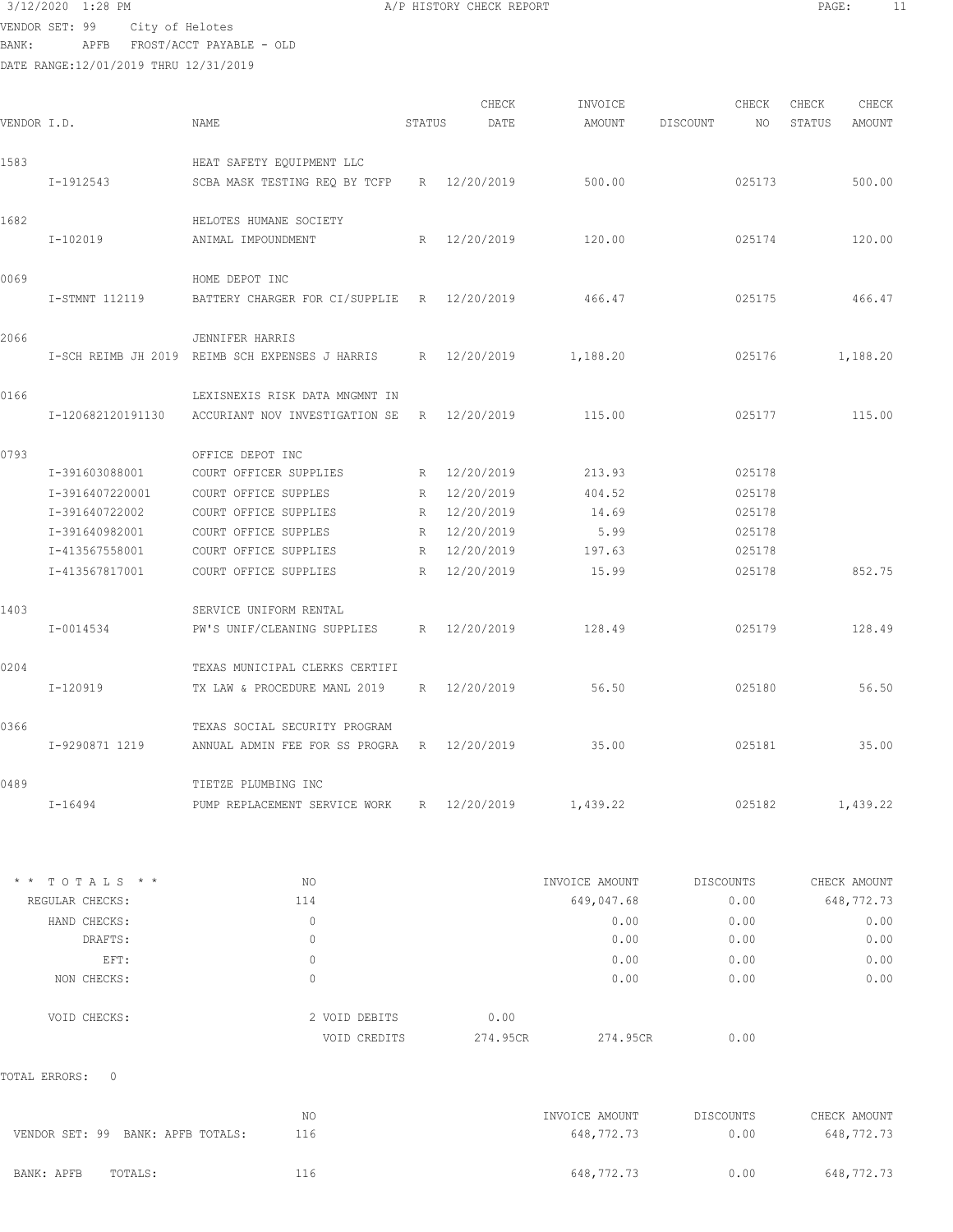# 3/12/2020 1:28 PM **A/P HISTORY CHECK REPORT PAGE:** 12 VENDOR SET: 99 City of Helotes

BANK: FBGO FROST/GEN OBLIGATION

DATE RANGE:12/01/2019 THRU 12/31/2019

|             |                  |                               |        |        | CHECK      | INVOICE     |          | CHECK  | CHECK  | CHECK       |
|-------------|------------------|-------------------------------|--------|--------|------------|-------------|----------|--------|--------|-------------|
| VENDOR I.D. |                  | NAME                          |        | STATUS | DATE       | AMOUNT      | DISCOUNT | NO.    | STATUS | AMOUNT      |
| 1748        |                  | D R HORTON INC                |        |        |            |             |          |        |        |             |
|             | $I-10/2019$      | LITIGATION FEES/FINES         |        | V      | 10/17/2019 | 57, 172. 74 |          | 001160 |        | 57, 172. 74 |
| 1748        |                  | D R HORTON INC                |        |        |            |             |          |        |        |             |
|             | M-CHECK          | D R HORTON INC                | UNPOST | V      | 12/13/2019 |             |          | 001160 |        | 57,172.74CR |
| 1748        |                  | D R HORTON INC                |        |        |            |             |          |        |        |             |
|             | I-CK REPLACEMENT | REP CHECK FOR LITIGATION FEES |        | R      | 12/13/2019 | 57, 172. 74 |          | 001164 |        | 57, 172. 74 |
|             |                  |                               |        |        |            |             |          |        |        |             |

| $*$ * TOTALS * * | NO |               |               | INVOICE AMOUNT | DISCOUNTS | CHECK AMOUNT |
|------------------|----|---------------|---------------|----------------|-----------|--------------|
| REGULAR CHECKS:  |    |               |               | 57, 172.74     | 0.00      | 57, 172.74   |
| HAND CHECKS:     | 0  |               |               | 0.00           | 0.00      | 0.00         |
| DRAFTS:          | 0  |               |               | 0.00           | 0.00      | 0.00         |
| EFT:             | 0  |               |               | 0.00           | 0.00      | 0.00         |
| NON CHECKS:      |    |               |               | 0.00           | 0.00      | 0.00         |
| VOID CHECKS:     |    | 1 VOID DEBITS | 0.00          |                |           |              |
|                  |    | VOID CREDITS  | 57, 172, 74CR | 57,172.74CR    | 0.00      |              |

|                                   | NO. | INVOICE AMOUNT | DISCOUNTS | CHECK AMOUNT |
|-----------------------------------|-----|----------------|-----------|--------------|
| VENDOR SET: 99 BANK: FBGO TOTALS: |     | 57, 172, 74    | 0.00      | 57, 172. 74  |
| BANK: FBGO<br>TOTALS:             |     | 57, 172, 74    | 0.00      | 57, 172. 74  |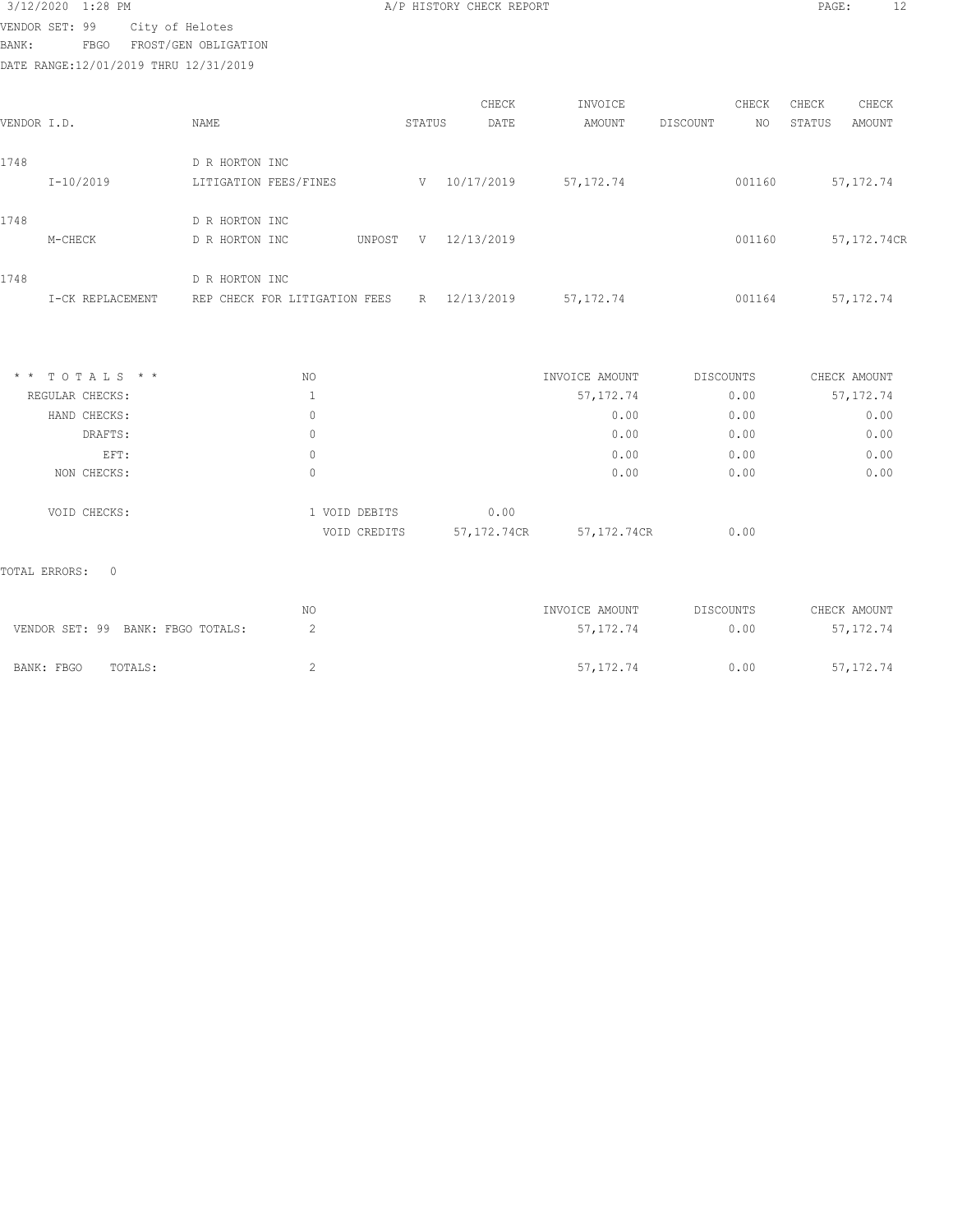VENDOR SET: 99 City of Helotes

BANK: FBPY FROST/PAYROLL

DATE RANGE:12/01/2019 THRU 12/31/2019

CHECK INVOICE CHECK CHECK CHECK VENDOR I.D. NAME STATUS DATE AMOUNT DISCOUNT NO STATUS AMOUNT 0002 TEXAS MUNICIPAL RETIREMENT SYS I-TMRPR 121319 RETIREMENT CONTRIBUTIONS D 12/13/2019 20,153.25 000000 20,153.25 0002 TEXAS MUNICIPAL RETIREMENT SYS I-TMRPR 122719 RETIREMENT CONTRIBUTIONS D 12/27/2019 18,013.23 000000 18,013.23 0003 I C M A RETIREMENT CORP I-ICMPR 121319 RETIREMENT CONTRIBUTIONS D 12/13/2019 3,190.00 000000 3,190.00 0003 I C M A RETIREMENT CORP I-ICMPR 122719 RETIREMENT CONTRIBUTIONS D 12/27/2019 3,190.00 000000 3,190.00 0296 OFFICE OF ATTY GENERAL I-CS PR 121319 CHILD SUPPORT D 12/13/2019 1,126.16 000000 1,126.16 0296 OFFICE OF ATTY GENERAL I-CS PR 122719 CHILD SUPPORT D 12/27/2019 1,126.16 000000 1,126.16 1076 BENEFIT WALLET I-HS PR 121319 HEALTH SAVINGS NON CAF D 12/13/2019 169.47 000000 I-HSAPR 121319 HEALTH SAVINGS ACCOUNT D 12/13/2019 774.43 000000 943.90 1076 BENEFIT WALLET I-HS PR 122719 HEALTH SAVINGS NON CAF D 12/27/2019 169.47 000000 I-HSAPR 122719 HEALTH SAVINGS ACCOUNT D 12/27/2019 774.43 000000 943.90 1692 FROST BANK I-T1 PR 121319 FEDERAL WITHHOLDING D 12/13/2019 14,874.52 000000 I-T3 PR 121319 FICA PAYABLE D 12/13/2019 19,517.92 000000 I-T4 PR 121319 MEDICARE WITHHOLDING D 12/13/2019 4,564.70 000000 38,957.14 1692 FROST BANK I-T1 PR 122719 FEDERAL WITHHOLDING D 12/27/2019 12,005.51 000000 I-T3 PR 122719 FICA PAYABLE D 12/27/2019 17,605.44 000000 I-T4 PR 122719 MEDICARE WITHHOLDING D 12/27/2019 4,117.26 000000 33,728.21 0008 STANDARD INSURANCE INC I-LFEPR 110119 LIFE INS R 12/05/2019 1,840.68 025093 I-LFEPR 111519 LIFE INS R 12/05/2019 1,821.31 025093 3,661.99 2030 UNITEDHEALTHCARE INS COMPANY I D-PREM ADJ 1219 PREMIUM ADJ LIFE/DISB 12/2019 V 12/05/2019 186.69 025096 186.69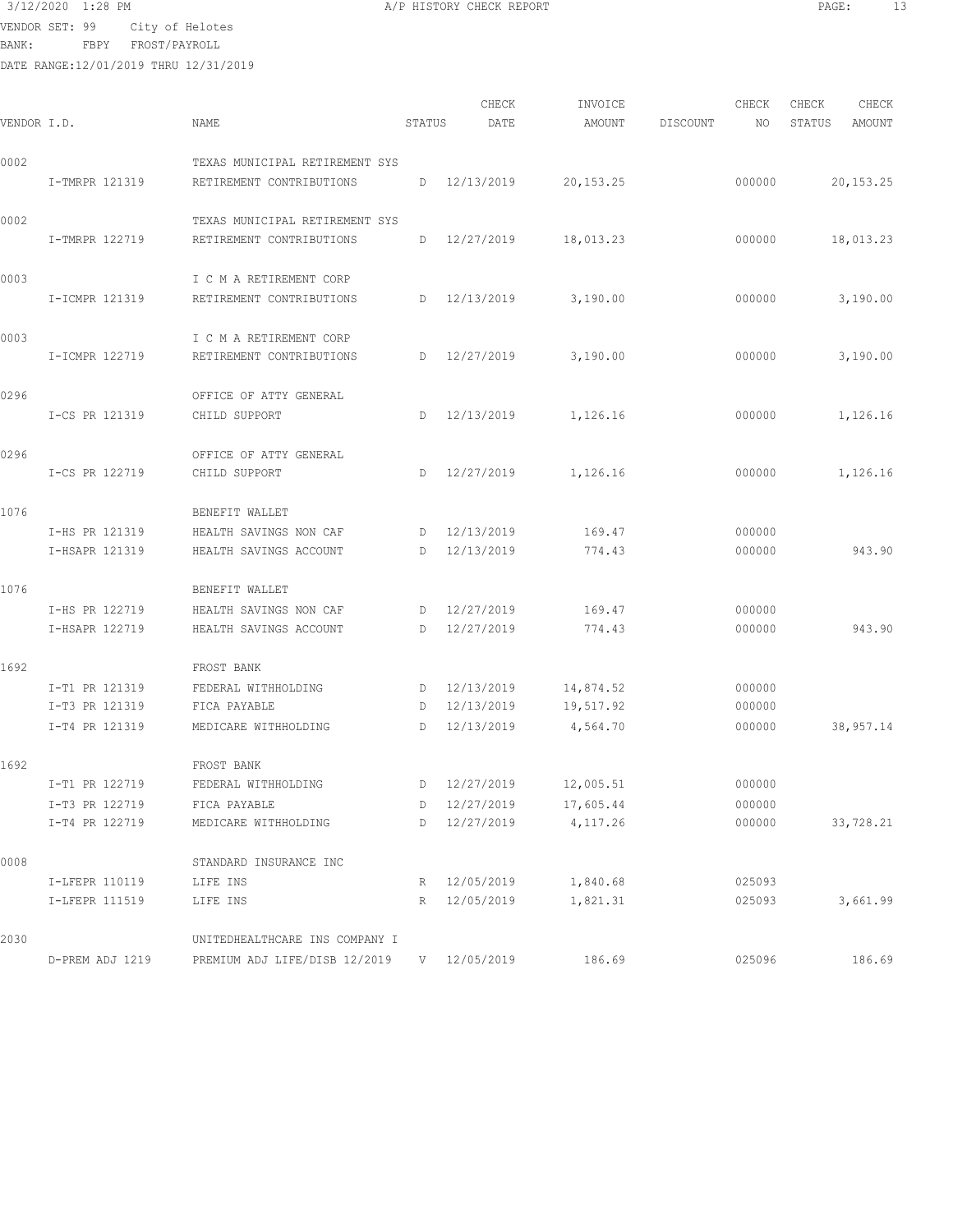| 3/12/2020 1:28 PM |                 |  |
|-------------------|-----------------|--|
| VENDOR SET: 99    | City of Helotes |  |

A/P HISTORY CHECK REPORT PAGE: 14

EXECUTE 221 FORM CITY OF MODERN SERVICE PROST/PAYROLL

DATE RANGE:12/01/2019 THRU 12/31/2019

|             |                  |                                |        | CHECK        | INVOICE        |           | CHECK  | CHECK  | CHECK        |
|-------------|------------------|--------------------------------|--------|--------------|----------------|-----------|--------|--------|--------------|
| VENDOR I.D. |                  | <b>NAME</b>                    | STATUS | DATE         | AMOUNT         | DISCOUNT  | NO.    | STATUS | AMOUNT       |
| 2030        |                  | UNITEDHEALTHCARE INS COMPANY I |        |              |                |           |        |        |              |
|             | M-CHECK          | UNITEDHEALTHCARE INS COMVOIDED |        | V 12/05/2019 |                |           | 025096 |        | 186.69CR     |
| 1978        |                  | U S DEPARTMENT OF EDUCATION AW |        |              |                |           |        |        |              |
|             | I-SCHPR 121319   | SCHOOL LOAN GARNISHMENT        |        | R 12/13/2019 | 164.48         |           | 025126 |        | 164.48       |
|             |                  |                                |        |              |                |           |        |        |              |
|             | $*$ * TOTALS * * | NO.                            |        |              | INVOICE AMOUNT | DISCOUNTS |        |        | CHECK AMOUNT |
|             | REGULAR CHECKS:  | 2                              |        |              | 4,013.16       |           | 0.00   |        | 3,826.47     |
|             | HAND CHECKS:     | $\mathbb O$                    |        |              | 0.00           |           | 0.00   |        | 0.00         |
|             | DRAFTS:          | 10                             |        |              | 121, 371.95    |           | 0.00   |        | 121, 371.95  |
|             | EFT:             | $\mathbf{0}$                   |        |              | 0.00           |           | 0.00   |        | 0.00         |
|             | NON CHECKS:      | $\mathbf{0}$                   |        |              | 0.00           |           | 0.00   |        | 0.00         |
|             | VOID CHECKS:     | 1 VOID DEBITS                  |        | 0.00         |                |           |        |        |              |
|             |                  | VOID CREDITS                   |        | 186.69CR     | 186.69CR       |           | 0.00   |        |              |

|                                   | ΝO | INVOICE AMOUNT | DISCOUNTS | CHECK AMOUNT |
|-----------------------------------|----|----------------|-----------|--------------|
| VENDOR SET: 99 BANK: FBPY TOTALS: |    | 125,198.42     | 0.00      | 125,198.42   |
| BANK: FBPY<br>TOTALS:             |    | 125,198.42     | 0.00      | 125,198.42   |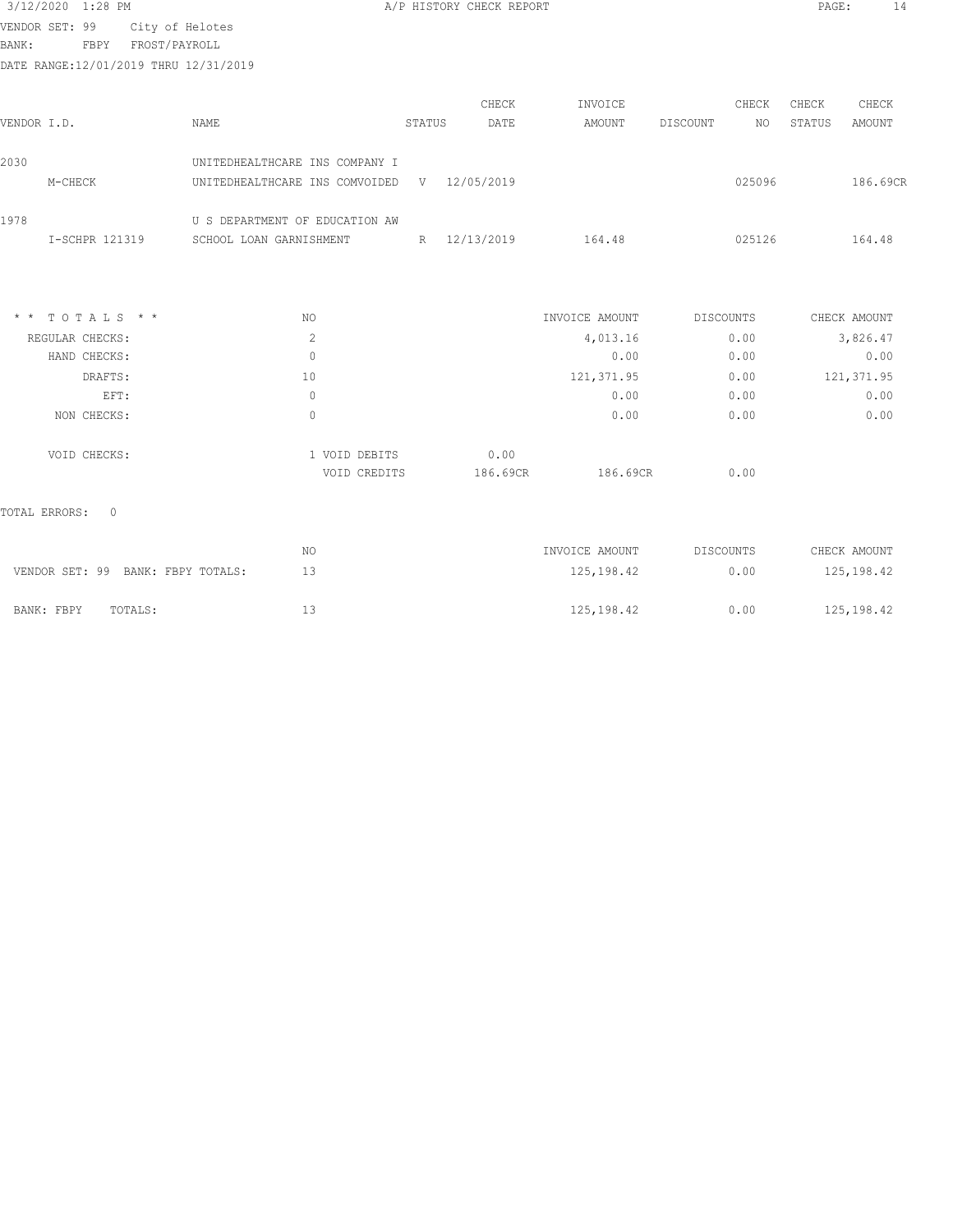VENDOR SET: 99 City of Helotes

BANK: FEDC FROST/EDC OPERATING

| 3/12/2020 1:28 PM | A/P HISTORY CHECK REPORT | PAGE |
|-------------------|--------------------------|------|
|-------------------|--------------------------|------|

| VENDOR I.D. |                                   | NAME                                                          | STATUS | CHECK<br>DATE | INVOICE<br>AMOUNT | DISCOUNT | CHECK<br>NO | CHECK<br>STATUS | CHECK<br>AMOUNT |
|-------------|-----------------------------------|---------------------------------------------------------------|--------|---------------|-------------------|----------|-------------|-----------------|-----------------|
| 0020        |                                   | ARMSTRONG VAUGHAN & ASSOC INC                                 |        |               |                   |          |             |                 |                 |
|             | I-46852 EDC                       | AUDIT FY19 50% COMPLETION BILL                                |        | R 12/04/2019  | 1,650.00          |          | 001831      |                 | 1,650.00        |
| 0042        |                                   | CITY PUBLIC SERVICE                                           |        |               |                   |          |             |                 |                 |
|             | I-3002859843 1119                 | PARKING LOT OLD TOWN EDC                                      |        | R 12/04/2019  | 52.30             |          | 001832      |                 |                 |
|             | I-3004084254 1119                 | EDC ELECTRIC SERVICES                                         |        | R 12/04/2019  | 127.32            |          | 001832      |                 | 179.62          |
| 1441        |                                   | COSTAR GROUP INC                                              |        |               |                   |          |             |                 |                 |
|             | I-1100649361                      | ONLINE ACCESS COMMERCIAL PROP                                 |        | R 12/04/2019  | 351.79            |          | 001833      |                 | 351.79          |
| 1865        |                                   | ESD AND ASSOCIATES                                            |        |               |                   |          |             |                 |                 |
|             | I-49130 EDC                       | MNTHLY WEBSITE MNGMNT 112019 E R 12/04/2019                   |        |               | 608.00            |          | 001834      |                 | 608.00          |
| 1677        |                                   | GENESIS TECHNOLOGIES INC                                      |        |               |                   |          |             |                 |                 |
|             | I-111819B15                       | ANNUAL SOFTWARE LIC ADOBE SITE R 12/04/2019                   |        |               | 1,000.00          |          | 001835      |                 | 1,000.00        |
| 1843        |                                   | TEXAS DEVELOPERS LLC                                          |        |               |                   |          |             |                 |                 |
|             | $I-Q3 2019 # 10 EDC$              | 380 ECON DEV AGR Q3 # 10                                      |        | R 12/04/2019  | 151,665.44        |          | 001836      |                 | 151,665.44      |
| 0145        |                                   | TIME WARNER CABLE SAN ANTONIO                                 |        |               |                   |          |             |                 |                 |
|             | I-0068470110619                   | EDC INTERNET/WIFI/TV SERVICES                                 |        | R 12/04/2019  | 139.62            |          | 001837      |                 | 139.62          |
| 1883        |                                   | XEROX CORPORATION                                             |        |               |                   |          |             |                 |                 |
|             | I-1853910                         | EDC PRINTER LEASE                                             |        | R 12/04/2019  | 214.92            |          | 001838      |                 | 214.92          |
| 0042        |                                   | CITY PUBLIC SERVICE                                           |        |               |                   |          |             |                 |                 |
|             | I-3004084254 1219                 | EDC ELECTRICAL SERVICES                                       |        | R 12/16/2019  | 239.53            |          | 001839      |                 | 239.53          |
| 1766        |                                   | MARTIN R TERRY JR                                             |        |               |                   |          |             |                 |                 |
|             | $I - 136$                         | OTH PARKING LEASE DEC 2019                                    |        | R 12/16/2019  | 400.00            |          | 001840      |                 | 400.00          |
| 0921        |                                   | VANGUARD CLEANING SYSTEM INC                                  |        |               |                   |          |             |                 |                 |
|             | I-88736                           | EDC CUSTODIAN SERV SEP 2019                                   |        | R 12/16/2019  | 125.00            |          | 001841      |                 |                 |
|             | I-SA90792                         | EDC CUSTODIAN 122019 R 12/16/2019                             |        |               | 125.00            |          | 001841      |                 | 250.00          |
| 1322        |                                   | BERT BUYS                                                     |        |               |                   |          |             |                 |                 |
|             |                                   | I-TRV REIM BB 012019 TRVL REIMB B BUYS JAN 2019 R 12/20/2019  |        |               | 152.50            |          | 001842      |                 | 152.50          |
| 0838        |                                   | GLENN GOOLSBY                                                 |        |               |                   |          |             |                 |                 |
|             |                                   | I-TRV REIM GG 012019 PER DEIM G GOOLSBY JAN 2019 R 12/20/2019 |        |               | 472.66            |          | 001843      |                 | 472.66          |
| 0145        |                                   | TIME WARNER CABLE SAN ANTONIO                                 |        |               |                   |          |             |                 |                 |
|             | I-0068470120619 INTERNET/WIFI EDC |                                                               |        | R 12/20/2019  | 141.85            |          | 001844      |                 | 141.85          |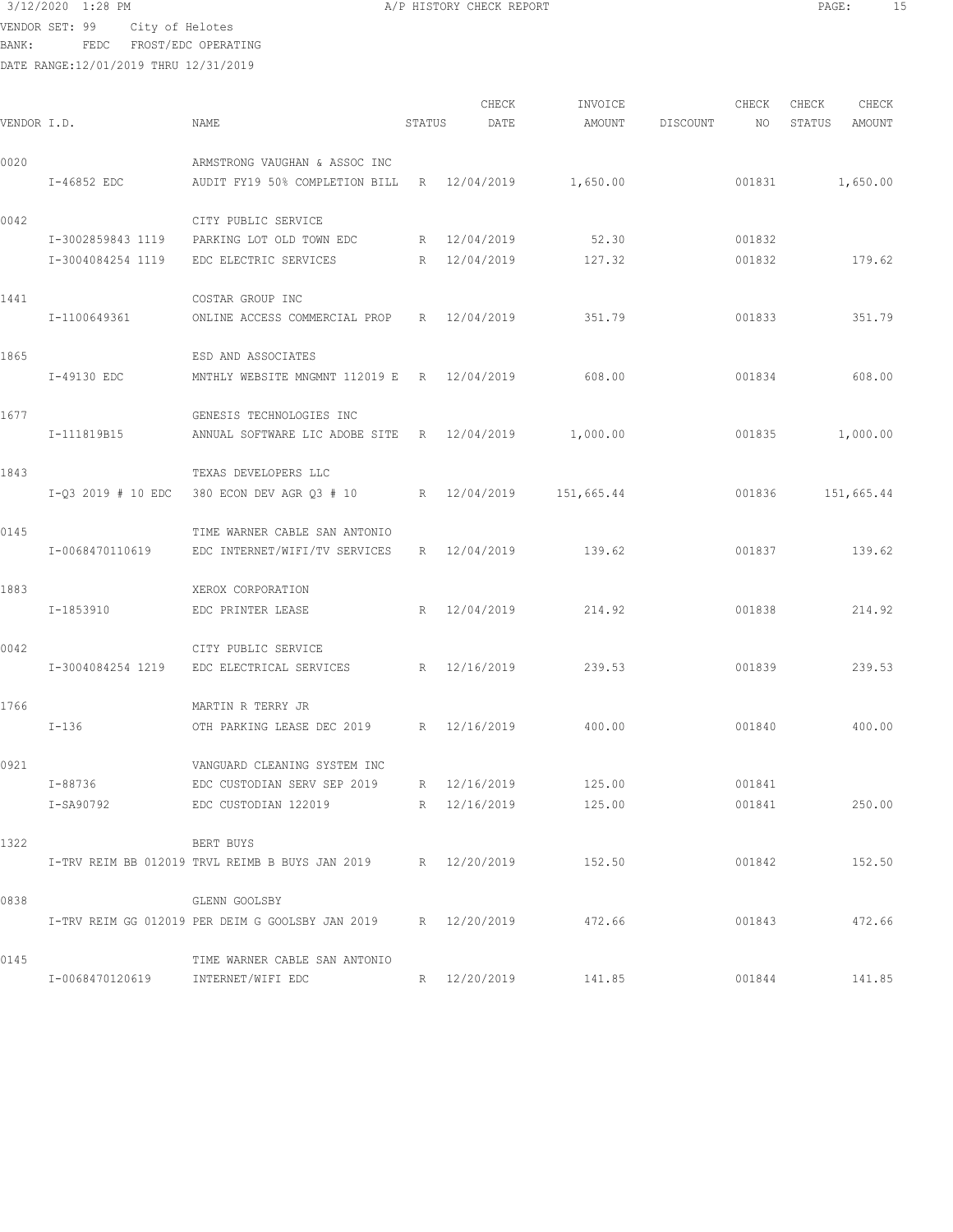| 3/12/2020 1:28 PM                      |                          |               | A/P HISTORY CHECK REPORT |                |                  | PAGE:            | 16 |
|----------------------------------------|--------------------------|---------------|--------------------------|----------------|------------------|------------------|----|
| VENDOR SET: 99                         | City of Helotes          |               |                          |                |                  |                  |    |
| <b>BANK:</b><br>FEDC                   | FROST/EDC OPERATING      |               |                          |                |                  |                  |    |
| DATE RANGE: 12/01/2019 THRU 12/31/2019 |                          |               |                          |                |                  |                  |    |
|                                        |                          |               | CHECK                    | INVOICE        | CHECK            | CHECK<br>CHECK   |    |
| VENDOR I.D.                            | NAME                     | <b>STATUS</b> | DATE                     | AMOUNT         | DISCOUNT<br>NO   | STATUS<br>AMOUNT |    |
| 1861                                   | E DEPTUCH AND SON #1 LLC |               |                          |                |                  |                  |    |
| $I-125$                                | EDC OFFICE LEASE PAYMENT | R             | 12/20/2019               | 900.00         | 001845           | 900.00           |    |
|                                        |                          |               |                          |                |                  |                  |    |
| TOTALS * *<br>$\star$ $\star$          | NO                       |               |                          | INVOICE AMOUNT | DISCOUNTS        | CHECK AMOUNT     |    |
| REGULAR CHECKS:                        | 15                       |               |                          | 158,365.93     | 0.00             | 158, 365.93      |    |
| HAND CHECKS:                           | $\circ$                  |               |                          | 0.00           | 0.00             | 0.00             |    |
| DRAFTS:                                | $\mathbb O$              |               |                          | 0.00           | 0.00             | 0.00             |    |
| EFT:                                   | $\circ$                  |               |                          | 0.00           | 0.00             | 0.00             |    |
| NON CHECKS:                            | $\mathbb O$              |               |                          | 0.00           | 0.00             | 0.00             |    |
| VOID CHECKS:                           |                          | 0 VOID DEBITS | 0.00                     |                |                  |                  |    |
|                                        |                          | VOID CREDITS  | 0.00                     | 0.00           | 0.00             |                  |    |
| TOTAL ERRORS:<br>$\circ$               |                          |               |                          |                |                  |                  |    |
|                                        | NO                       |               |                          | INVOICE AMOUNT | <b>DISCOUNTS</b> | CHECK AMOUNT     |    |
| VENDOR SET: 99 BANK: FEDC TOTALS:      | 15                       |               |                          | 158,365.93     | 0.00             | 158,365.93       |    |
| TOTALS:<br>BANK: FEDC                  | 15                       |               |                          | 158,365.93     | 0.00             | 158,365.93       |    |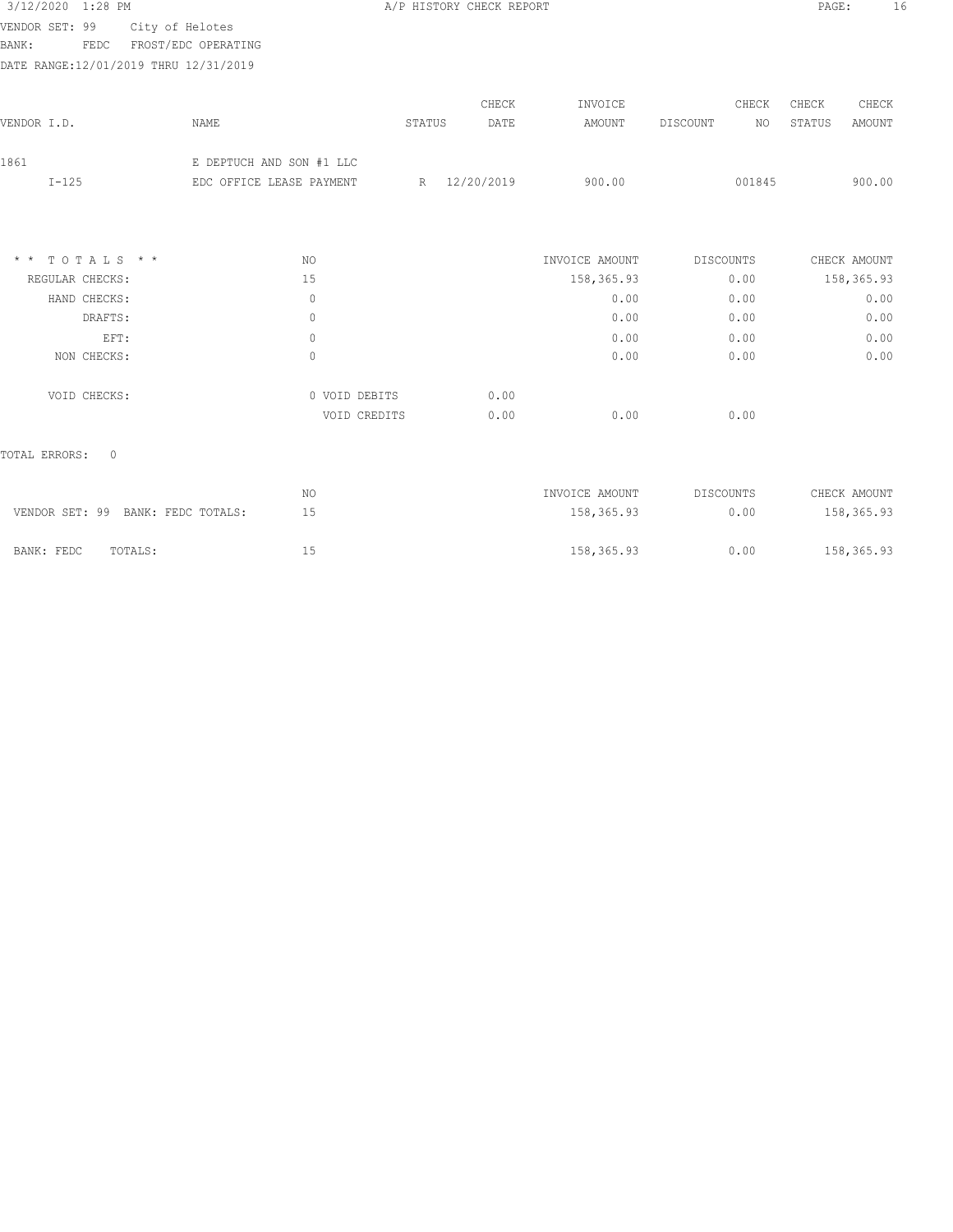| 3/12/2020                              | $1:28$ PM |                 |                       |                           |        | A/P HISTORY CHECK REPORT |         |          |        | PAGE:  |        | 17 |
|----------------------------------------|-----------|-----------------|-----------------------|---------------------------|--------|--------------------------|---------|----------|--------|--------|--------|----|
| VENDOR SET: 99                         |           | City of Helotes |                       |                           |        |                          |         |          |        |        |        |    |
| BANK:                                  | FPDT      |                 | FROST/POLICE TRAINING |                           |        |                          |         |          |        |        |        |    |
| DATE RANGE: 12/01/2019 THRU 12/31/2019 |           |                 |                       |                           |        |                          |         |          |        |        |        |    |
|                                        |           |                 |                       |                           |        |                          |         |          |        |        |        |    |
|                                        |           |                 |                       |                           |        | CHECK                    | INVOICE |          | CHECK  | CHECK  | CHECK  |    |
| VENDOR I.D.                            |           |                 | NAME                  |                           | STATUS | DATE                     | AMOUNT  | DISCOUNT | NO.    | STATUS | AMOUNT |    |
|                                        |           |                 |                       |                           |        |                          |         |          |        |        |        |    |
| 0009                                   |           |                 | AACOG                 |                           |        |                          |         |          |        |        |        |    |
| $I-PA2347$                             |           |                 | LAW                   | ENFORCEMENT ACADEMY CLASS | R      | 12/05/2019               | 660.00  |          | 000224 |        | 660.00 |    |

| $*$ * TOTALS * * | NO. |               | INVOICE AMOUNT | DISCOUNTS | CHECK AMOUNT   |
|------------------|-----|---------------|----------------|-----------|----------------|
| REGULAR CHECKS:  |     |               |                | 660.00    | 660.00<br>0.00 |
| HAND CHECKS:     | 0   |               |                | 0.00      | 0.00<br>0.00   |
| DRAFTS:          | 0   |               |                | 0.00      | 0.00<br>0.00   |
| EFT:             | 0   |               |                | 0.00      | 0.00<br>0.00   |
| NON CHECKS:      | 0   |               |                | 0.00      | 0.00<br>0.00   |
| VOID CHECKS:     |     | 0 VOID DEBITS | 0.00           |           |                |
|                  |     | VOID CREDITS  | 0.00           | 0.00      | 0.00           |

| VENDOR SET: 99 BANK: FPDT TOTALS: | NO | INVOICE AMOUNT<br>660.00 | DISCOUNTS<br>0.00 | CHECK AMOUNT<br>660.00 |
|-----------------------------------|----|--------------------------|-------------------|------------------------|
| BANK: FPDT<br>TOTALS:             |    | 660.00                   | 0.00              | 660.00                 |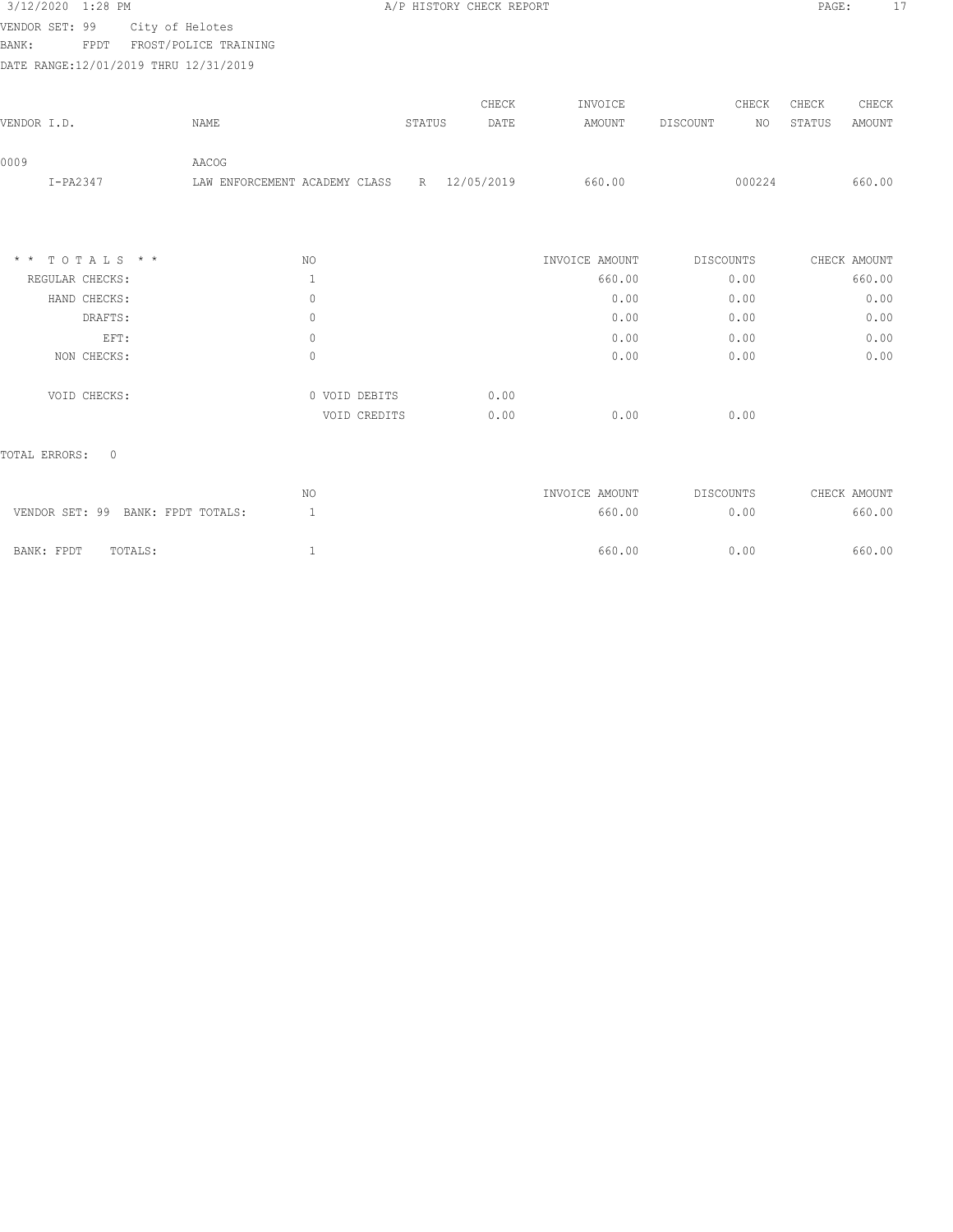| 3/12/2020 1:28 PM                      |                           |               | A/P HISTORY CHECK REPORT |                |                  | PAGE:                   | 18 |
|----------------------------------------|---------------------------|---------------|--------------------------|----------------|------------------|-------------------------|----|
| VENDOR SET: 99                         | City of Helotes           |               |                          |                |                  |                         |    |
| BANK:<br><b>FPTR</b>                   | FROST/PD TRAINING         |               |                          |                |                  |                         |    |
| DATE RANGE: 12/01/2019 THRU 12/31/2019 |                           |               |                          |                |                  |                         |    |
|                                        |                           |               | CHECK                    | INVOICE        | CHECK            | CHECK<br>CHECK          |    |
| VENDOR I.D.                            | NAME                      | STATUS        | DATE                     | AMOUNT         | DISCOUNT<br>NO   | <b>AMOUNT</b><br>STATUS |    |
| 0009                                   | AACOG                     |               |                          |                |                  |                         |    |
| $I-PA2336$                             | PD LOCAL TRAINING CLASSES |               | R 12/04/2019             | 650.00         | 000223           | 650.00                  |    |
|                                        |                           |               |                          |                |                  |                         |    |
| TOTALS * *<br>$\star$ $\star$          | NO.                       |               |                          | INVOICE AMOUNT | <b>DISCOUNTS</b> | CHECK AMOUNT            |    |
| REGULAR CHECKS:                        | $\mathbf{1}$              |               |                          | 650.00         | 0.00             | 650.00                  |    |
| HAND CHECKS:                           | $\circ$                   |               |                          | 0.00           | 0.00             | 0.00                    |    |
| DRAFTS:                                | $\mathbb O$               |               |                          | 0.00           | 0.00             | 0.00                    |    |
| EFT:                                   | $\mathbb O$               |               |                          | 0.00           | 0.00             | 0.00                    |    |
| NON CHECKS:                            | $\circ$                   |               |                          | 0.00           | 0.00             | 0.00                    |    |
| VOID CHECKS:                           |                           | 0 VOID DEBITS | 0.00                     |                |                  |                         |    |
|                                        |                           |               | 0.00                     | 0.00           | 0.00             |                         |    |

|                                   | NO | INVOICE AMOUNT | DISCOUNTS | CHECK AMOUNT |
|-----------------------------------|----|----------------|-----------|--------------|
| VENDOR SET: 99 BANK: FPTR TOTALS: |    | 650.00         | 0.00      | 650.00       |
|                                   |    |                |           |              |
| BANK: FPTR<br>TOTALS:             |    | 650.00         | 0.00      | 650.00       |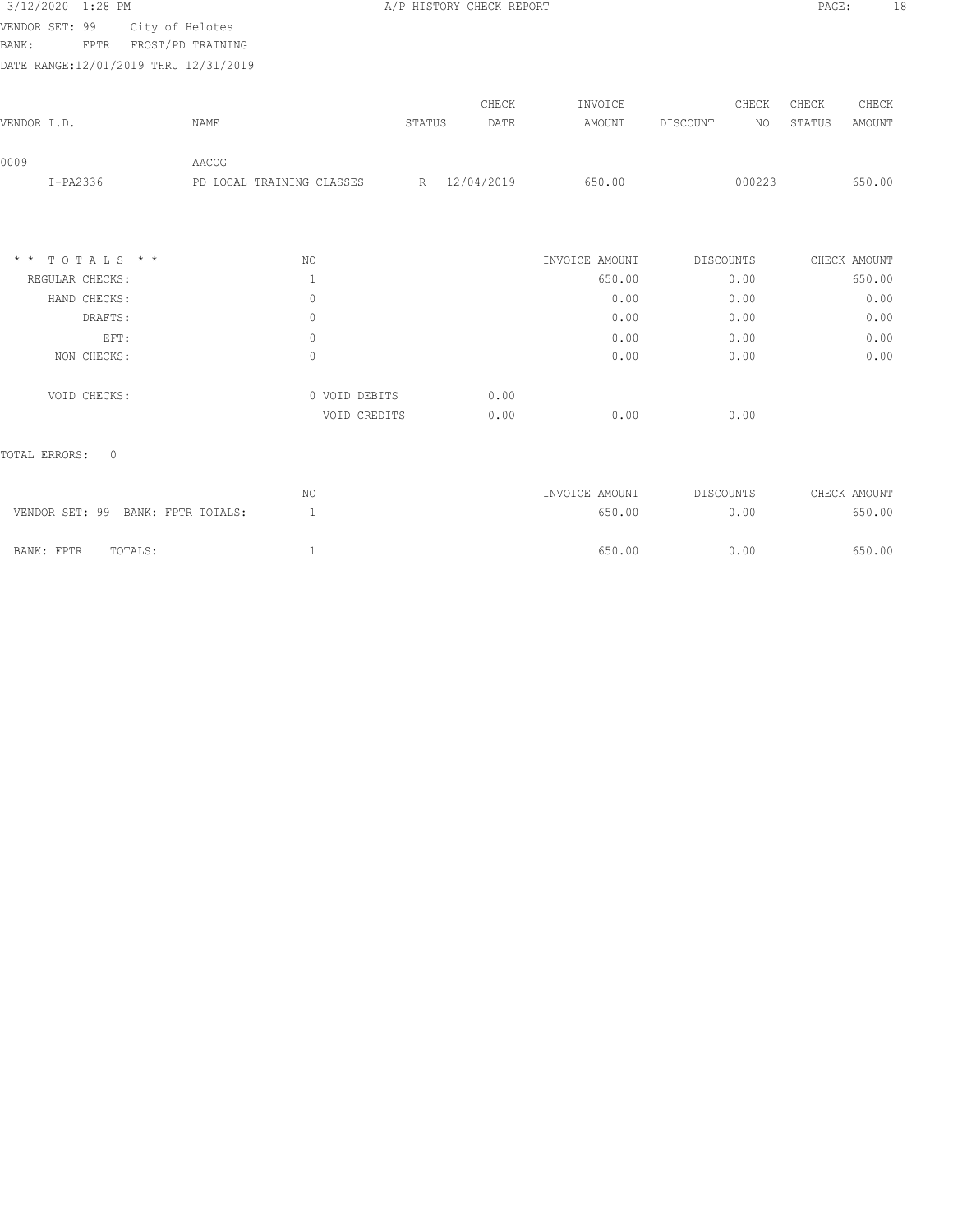| 3/12/2020 1:28 PM |      |                                       |        | A/P HISTORY CHECK REPORT |         |          |       | PAGE:  | 19     |
|-------------------|------|---------------------------------------|--------|--------------------------|---------|----------|-------|--------|--------|
| VENDOR SET: 99    |      | City of Helotes                       |        |                          |         |          |       |        |        |
| BANK:             | FSCH | FROST/SCHOOL SAFETY                   |        |                          |         |          |       |        |        |
|                   |      | DATE RANGE:12/01/2019 THRU 12/31/2019 |        |                          |         |          |       |        |        |
|                   |      |                                       |        | CHECK                    | INVOICE |          | CHECK | CHECK  | CHECK  |
| VENDOR I.D.       |      | NAME                                  | STATUS | DATE                     | AMOUNT  | DISCOUNT | NO.   | STATUS | AMOUNT |
|                   |      |                                       |        |                          |         |          |       |        |        |

| $*$ * TOTALS * * | NO.           | INVOICE AMOUNT | DISCOUNTS | CHECK AMOUNT |
|------------------|---------------|----------------|-----------|--------------|
| REGULAR CHECKS:  |               | 25,188.60      | 0.00      | 25,188.60    |
| HAND CHECKS:     | 0             | 0.00           | 0.00      | 0.00         |
| DRAFTS:          | 0             | 0.00           | 0.00      | 0.00         |
| EFT:             | 0             | 0.00           | 0.00      | 0.00         |
| NON CHECKS:      | 0             | 0.00           | 0.00      | 0.00         |
|                  |               |                |           |              |
| VOID CHECKS:     | 0 VOID DEBITS | 0.00           |           |              |
|                  | VOID CREDITS  | 0.00<br>0.00   | 0.00      |              |
|                  |               |                |           |              |

I-113019 AP #2 CABINET/CAMERAS LESLIE & OCONN R 12/05/2019 25,188.60 000234 25,188.60

## TOTAL ERRORS: 0

0120 SAECO ELECTRIC & UTILITY LTD

| VENDOR SET: 99 BANK: FSCH TOTALS: | ΝO | INVOICE AMOUNT<br>25,188.60 | DISCOUNTS<br>0.00 | CHECK AMOUNT<br>25,188.60 |
|-----------------------------------|----|-----------------------------|-------------------|---------------------------|
| BANK: FSCH<br>TOTALS:             |    | 25,188.60                   | 0.00              | 25,188.60                 |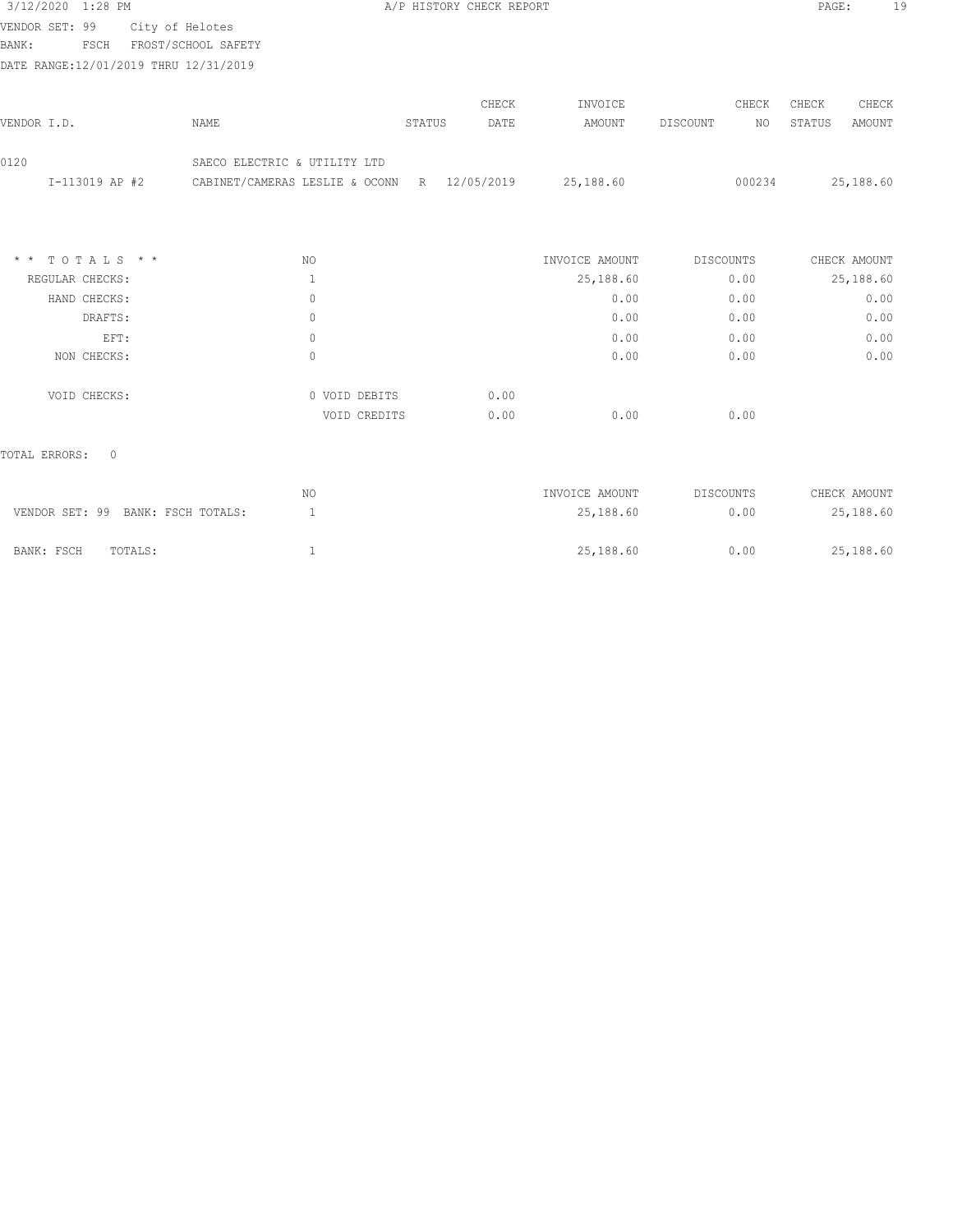VENDOR SET: 99 City of Helotes BANK: FSTRT FROST/STREET MAINTENANCE

DATE RANGE:12/01/2019 THRU 12/31/2019

| VENDOR I.D. |                  | NAME                           | STATUS | CHECK<br>DATE | INVOICE<br>AMOUNT | DISCOUNT | CHECK<br>NO | CHECK<br>STATUS | CHECK<br>AMOUNT |
|-------------|------------------|--------------------------------|--------|---------------|-------------------|----------|-------------|-----------------|-----------------|
| 2050        |                  | PREFORM LLC                    |        |               |                   |          |             |                 |                 |
|             | I-INVSW101419COH | ROAD STRIPING MATERIAL         |        | R 12/04/2019  | 87.35             |          | 001096      |                 | 87.35           |
| 1049        |                  | SAFELANE TRAFFIC SUPPLY LLC    |        |               |                   |          |             |                 |                 |
|             | I-13283          | SIGNS TO REP DAMAGED BY WINDS  | R      | 12/04/2019    | 817.65            |          | 001097      |                 | 817.65          |
| 0945        |                  | VULCAN CONSTRUCTION MATERIALS  |        |               |                   |          |             |                 |                 |
|             | I-61992908       | ASPHALT PATCH ON SCENIC LOOP   | R      | 12/04/2019    | 223.30            |          | 001098      |                 |                 |
|             | I-61992909       | ASPHALT PATCHES OLD BANDERA RD | R      | 12/04/2019    | 167.75            |          | 001098      |                 | 391.05          |
| 2032        |                  | ASPHALT INC LLC                |        |               |                   |          |             |                 |                 |
|             | I-1291702        | 2019 STREET IMPROVEMENT WORK   | R      | 12/06/2019    | 249,884.50        |          | 001099      |                 | 249,884.50      |
| 1946        |                  | RABA KISTNER INC               |        |               |                   |          |             |                 |                 |
|             | $I-s135521$      | 2019 STREET MAINT CMT TESTING  |        | R 12/16/2019  | 2,019.00          |          | 001100      |                 | 2,019.00        |

| $*$ * TOTALS * * | NO            | INVOICE AMOUNT | <b>DISCOUNTS</b> | CHECK AMOUNT |
|------------------|---------------|----------------|------------------|--------------|
| REGULAR CHECKS:  | 5             | 253, 199.55    | 0.00             | 253, 199.55  |
| HAND CHECKS:     | 0             | 0.00           | 0.00             | 0.00         |
| DRAFTS:          | 0             | 0.00           | 0.00             | 0.00         |
| EFT:             | 0             | 0.00           | 0.00             | 0.00         |
| NON CHECKS:      | 0             | 0.00           | 0.00             | 0.00         |
| VOID CHECKS:     | 0 VOID DEBITS | 0.00           |                  |              |
|                  | VOID CREDITS  | 0.00<br>0.00   | 0.00             |              |

|                                       | NO  | INVOICE AMOUNT | DISCOUNTS | CHECK AMOUNT |
|---------------------------------------|-----|----------------|-----------|--------------|
| VENDOR SET: 99<br>BANK: FSTRT TOTALS: |     | 253,199.55     | 0.00      | 253,199.55   |
| BANK: FSTRT<br>TOTALS:                | h,  | 253,199.55     | 0.00      | 253,199.55   |
| REPORT TOTALS:                        | 154 | 1,269,207.97   | 0.00      | 1,269,207.97 |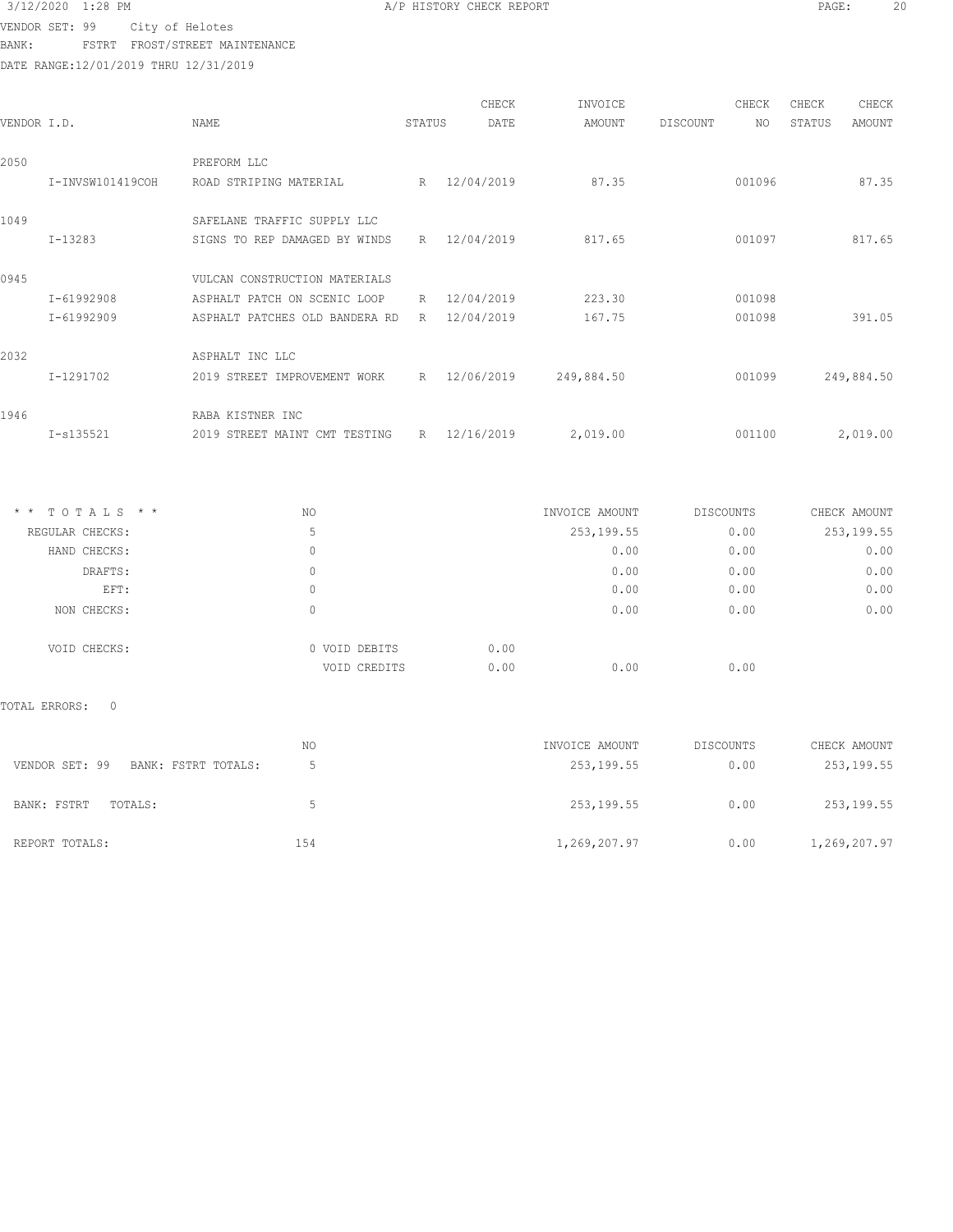SELECTION CRITERIA

| VENDOR SET: 99-AP VENDOR LIST   |                 |                                              |
|---------------------------------|-----------------|----------------------------------------------|
| VENDOR:<br>ALL                  |                 |                                              |
| BANK CODES: All                 |                 |                                              |
| FUNDS: All                      |                 |                                              |
| CHECK SELECTION                 |                 |                                              |
| CHECK RANGE: 000000 THRU 999999 |                 |                                              |
|                                 |                 | DATE RANGE: 12/01/2019 THRU 12/31/2019       |
|                                 |                 | CHECK AMOUNT RANGE: 0.00 THRU 999,999,999.99 |
| INCLUDE ALL VOIDS: YES          |                 |                                              |
| PRINT OPTIONS                   |                 |                                              |
| SEOUENCE: CHECK NUMBER          |                 |                                              |
| PRINT TRANSACTIONS: YES         |                 |                                              |
| PRINT G/L:                      | <b>NO</b>       |                                              |
| UNPOSTED ONLY: NO               |                 |                                              |
| EXCLUDE UNPOSTED:               |                 | NO.                                          |
| MANUAL ONLY:                    | NO <sub>N</sub> |                                              |
| STUB COMMENTS:                  | NO <sub>N</sub> |                                              |
| REPORT FOOTER: NO               |                 |                                              |
| CHECK STATUS:                   | NO <sub>N</sub> |                                              |
| PRINT STATUS: * - All           |                 |                                              |
|                                 |                 |                                              |